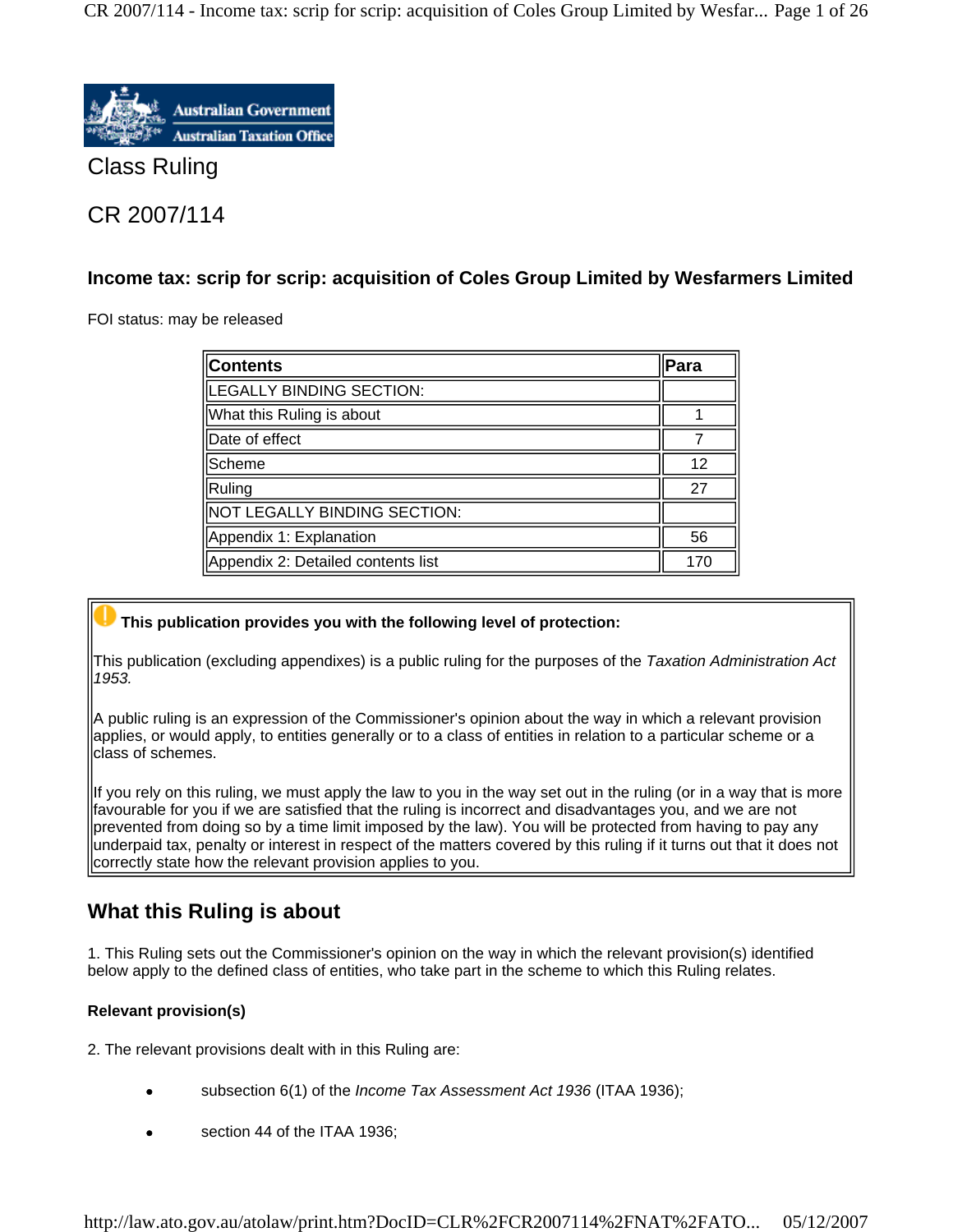- section 45B of the ITAA 1936;
- section 45C of the ITAA 1936;
- section 128B of the ITAA 1936;
- Division 1A of the former Part IIIAA of the ITAA 1936;
- section 177EA of ITAA 1936;
- section 6-5 of the *Income Tax Assessment Act 1997* (ITAA 1997);
- Division 67 of the ITAA 1997;
- section 104-10 of the ITAA 1997;
- section 109-10 of the ITAA 1997;
- section 110-25 of the ITAA 1997;
- section 110-55 of the ITAA 1997;
- Subdivision 115-A of the ITAA 1997;
- section 116-20 of the ITAA 1997;
- section 124-780 of the ITAA 1997;
- section 124-785 of the ITAA 1997;
- section 124-790 of the ITAA 1997;
- section 124-795 of the ITAA 1997;
- section 124-800 of the ITAA 1997;
- section 130-20 of the ITAA 1997;
- section 202-5 of the ITAA 1997;
- section 202-40 of the ITAA 1997;
- section 204-30 of the ITAA 1997;
- section 207-20 of the ITAA 1997;
- section 855-15 of the ITAA 1997; and
- Division 974 of the ITAA 1997.

All subsequent legislative references in this Ruling are to the ITAA 1997 unless otherwise indicated.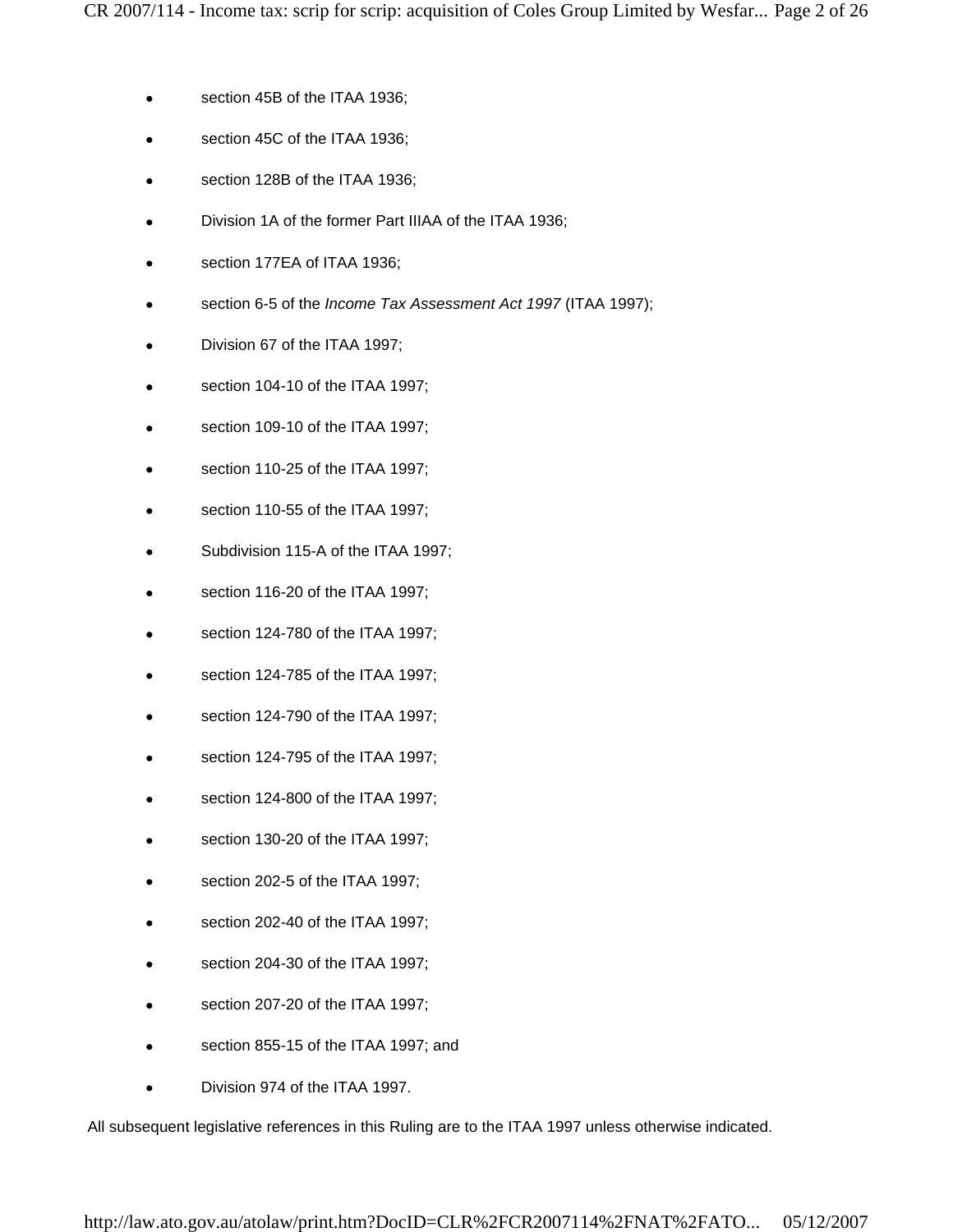CR 2007/114 - Income tax: scrip for scrip: acquisition of Coles Group Limited by Wesfar... Page 3 of 26

#### **Class of entities**

3. The class of entities to which this Ruling applies are the shareholders of Coles Group Limited (Coles) who:

- **(a)** were ordinary shareholders (other than Excluded Shareholders as described in the Scheme Booklet) of Coles on the record date (16 November 2007);
- **(b)** participated in the scheme of arrangement under which Wesfarmers Limited (Wesfarmers), through its wholly owned subsidiary, Wesfarmers Retail Holdings Pty Ltd, acquired all of the Coles shares;
- **(c)** held their Coles shares on capital account; and
- **(d)** were not 'significant stakeholders' or 'common stakeholders' within the meaning of those expressions in Subdivision 124-M.

The class of entities does not include Wesfarmers or any of its associated entities.

#### **Qualifications**

4. The class of entities defined in this Ruling may rely on its contents provided the scheme actually carried out is carried out in accordance with the scheme described in paragraphs 12 to 26 of this Ruling.

5. If the scheme actually carried out is materially different from the scheme that is described in this Ruling, then:

- this Ruling has no binding effect on the Commissioner because the scheme entered into is not the scheme on which the Commissioner has ruled; and
- this Ruling may be withdrawn or modified.

6. This work is copyright. Apart from any use as permitted under the *Copyright Act 1968,* no part may be reproduced by any process without prior written permission from the Commonwealth. Requests and inquiries concerning reproduction and rights should be addressed to:

> Commonwealth Copyright Administration Attorney General's Department Robert Garran Offices National Circuit Barton ACT 2600

or posted at: http://www.ag.gov.au/cca

## **Date of effect**

7. This Ruling will apply from 7 November 2007 to 30 June 2008. This Ruling continues to apply after 30 June 2008 to all entities within the specified class who entered into the specified scheme during the term of the Ruling, subject to there being no change in the scheme or in the entities involved in the scheme.

8. The Ruling does not apply to taxpayers to the extent that it conflicts with the terms of settlement of a dispute agreed to before the date of issue of the Ruling. Furthermore, the Ruling only applies to the extent that:

- it is not later withdrawn by notice in the *Gazette;* or
- the relevant provisions are not amended.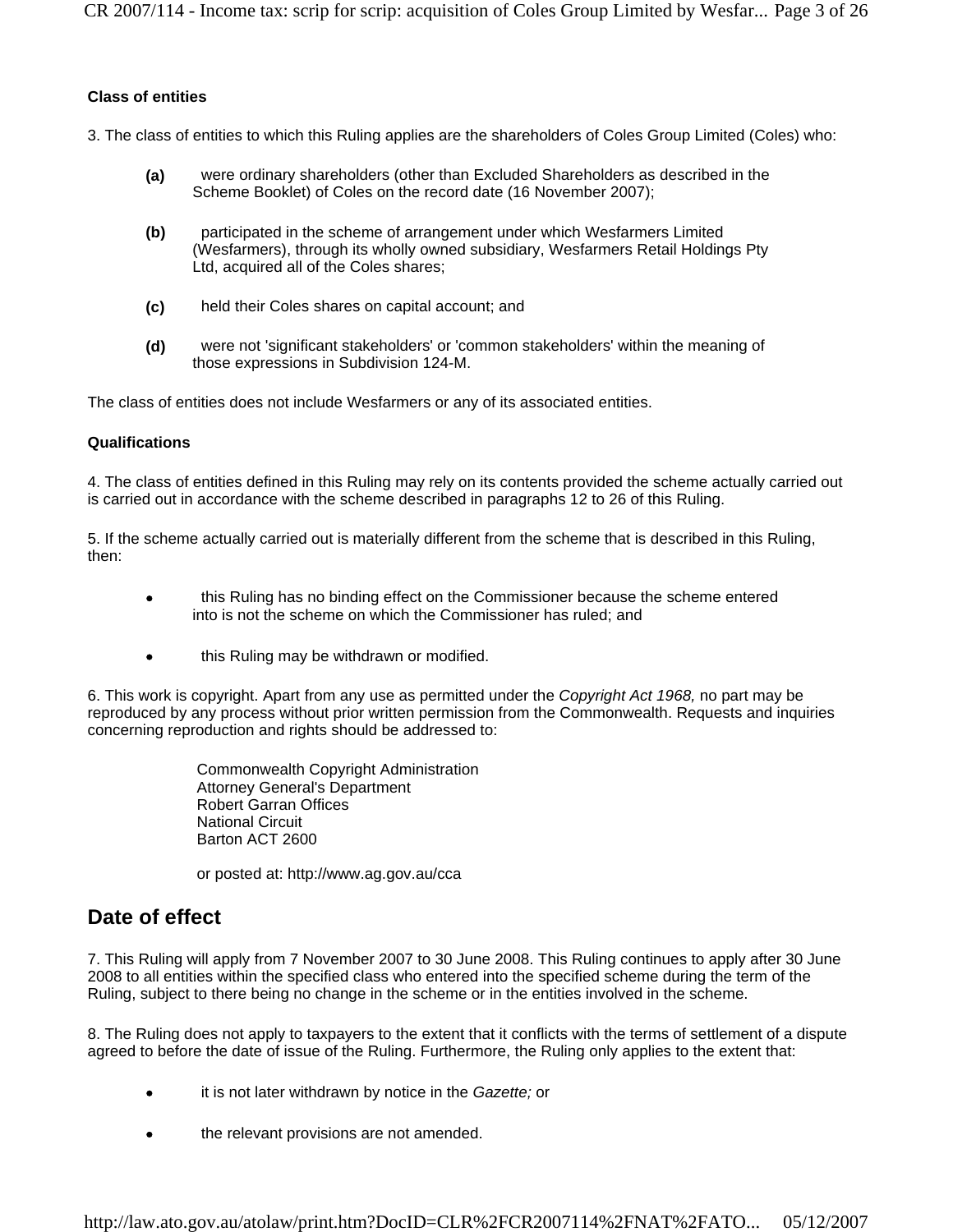9. If this Ruling is inconsistent with a later public or private ruling, the relevant class of entities may rely on either ruling which applies to them (item 1 of subsection 357-75(1) of Schedule 1 to the *Taxation Administration Act 1953* (TAA)).

10. If this Ruling is inconsistent with an earlier private ruling, the private ruling is taken not to have been made if, when the Ruling is made, the following two conditions are met:

- the income year or other period to which the rulings relate has not begun; and
- the scheme to which the rulings relate has not begun to be carried out.

11. If the above two conditions do not apply, the relevant class of entities may rely on either ruling which applies to them (item 3 of subsection 357-75(1) of Schedule 1 to the TAA).

## **Scheme**

12. The following description of the scheme is based on a number of documents provided to the Commissioner. These documents or relevant parts of them as the case may be, form part of and are to be read with this description. The documents include:

- a revised Scheme Implementation Agreement (SIA) dated 5 September 2007;
- Class Ruling application dated 13 September 2007;
- Financial Services Guide and Independent Expert's Report in relation to the Proposal by Wesfarmers Limited dated 13 September 2007;
- Scheme Booklet dated 27 September 2007; and
- correspondence dated 3 October 2007.

**Note:** certain information has been provided on a commercial in confidence basis and will not be disclosed or released under the Freedom of Information legislation.

13. Coles and Wesfarmers are public companies listed on the Australian Securities Exchange (ASX). Both companies are residents of Australia as defined in subsection 6(1) of the ITAA 1936.

14. On 2 July 2007, Coles and Wesfarmers announced a proposal for the acquisition of Coles by Wesfarmers by way of a scheme of arrangement. A revised scheme of arrangement was executed on 5 September 2007. Under the scheme, Wesfarmers Retail Holdings Pty Ltd acquired all of the ordinary shares of Coles from Coles shareholders on the Implementation Date (23 November 2007). After the Implementation Date, Coles will apply to be de-listed from the ASX.

15. The standard consideration paid to Coles shareholders under the scheme was:

- **(a)** \$4.00 cash (cash consideration);
- **(b)** 0.14215 of a Wesfarmers ordinary share (Wesfarmers share); and
- **(c)** 0.14215 of a Wesfarmers Partially Protected Share (WPP share)

for each Coles share owned on the record date.

16. However, Coles shareholders were entitled to elect to receive: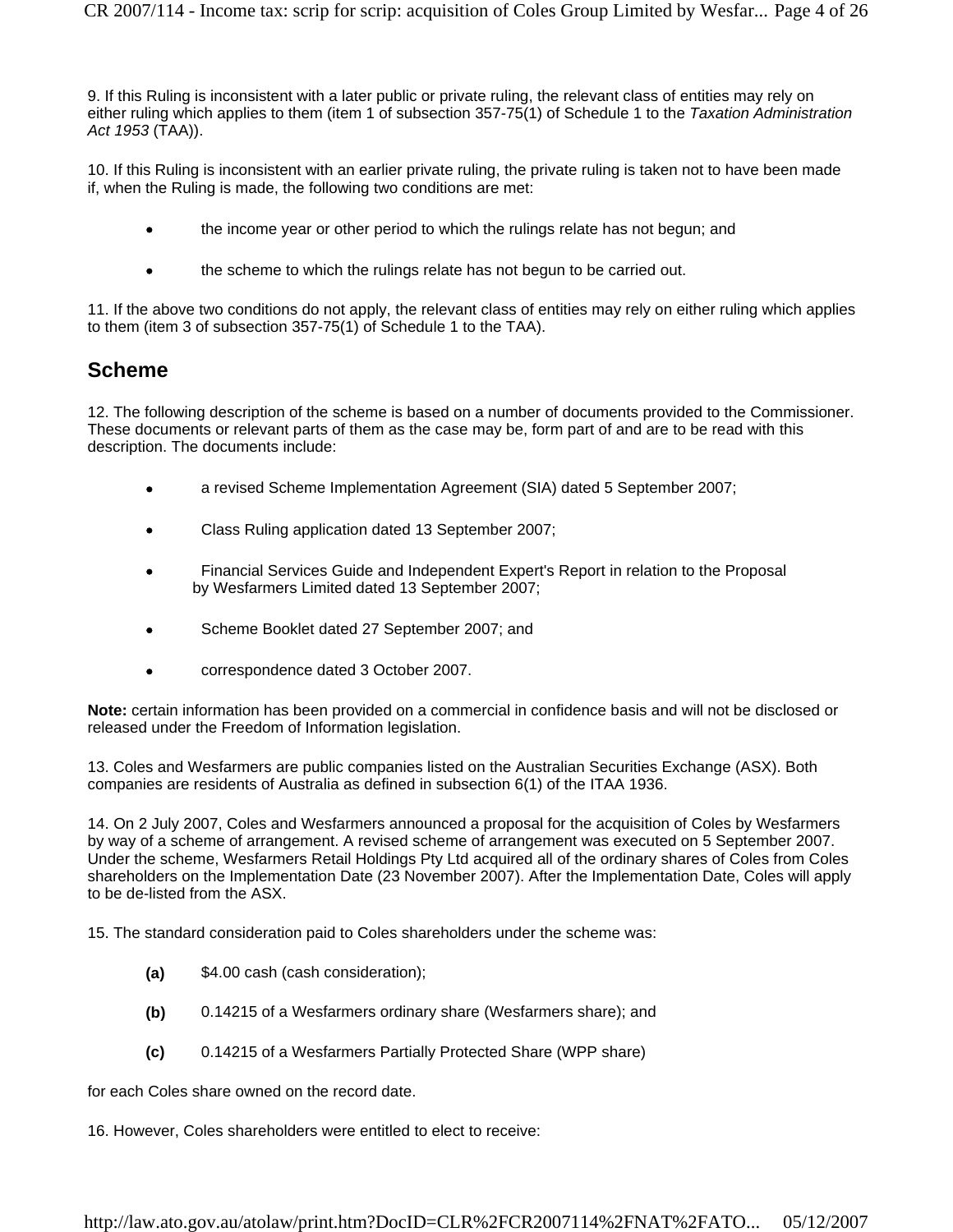- **(a)** an increased cash consideration component under the scheme (maximum cash alternative); or
- **(b)** an increased Wesfarmers share consideration component under the scheme (maximum scrip alternative).
- 17. The consideration paid to Coles shareholders who elected for the maximum scrip alternative was:
	- **(a)** \$2.9853 cash consideration;
	- **(b)** 0.16854 of a Wesfarmers share; and
	- **(c)** 0.14215 of a WPP share

for each Coles share owned on the record date.

18. The consideration paid to Coles shareholders who elected for the maximum cash alternative was:

- **(a)** \$9.6118 cash consideration; and
- **(b)** 0.14215 of a WPP share

for each Coles share owned on the record date.

19. WPP shares (as detailed in the Scheme Booklet):

- **(a)** listed on the ASX and commenced trading on a deferred settlement basis on 12 November 2007;
- **(b)** have the same rights as the Wesfarmers shares, including voting rights, dividends, participation in surplus asset and profits on winding up, returns of capital and to receive accounts, reports and notice of meetings of the company and to attend any general meetings of Wesfarmers;
- **(c)** rank equally with each other WPP share and each Wesfarmers share;
- **(d)** provide WPP shareholders with additional Wesfarmers shares in the event the Wesfarmers share price is less than \$45 at the reclassification date (4 years from the time of issue, and subject to extension by Wesfarmers) for the WPP share;
- **(e)** will be capable of being reclassified into Wesfarmers shares at any time before that reclassification date by the WPP shareholder;
- **(f)** will be capable of being reclassified into Wesfarmers shares by Wesfarmers if at any time before that reclassification date, the 20 day volume weighted average price per ordinary share (VWAP) exceeds \$45 (if the 20 day VWAP is less than \$45, the WPP shareholders will receive additional Wesfarmers shares of up to 0.25 of a Wesfarmers share per WPP share).

20. Wesfarmers shares that would otherwise have issued to some non-resident shareholders (ineligible foreign shareholders) were issued to a nominee. The nominee will sell the shares on behalf of those ineligible shareholders and will remit the net proceeds to those shareholders.

21. Small shareholders (Coles shareholders who hold 100 or fewer Coles shares at the record date) may elect to sell all their Wesfarmers shares and WPP shares on the ASX through a sale agent.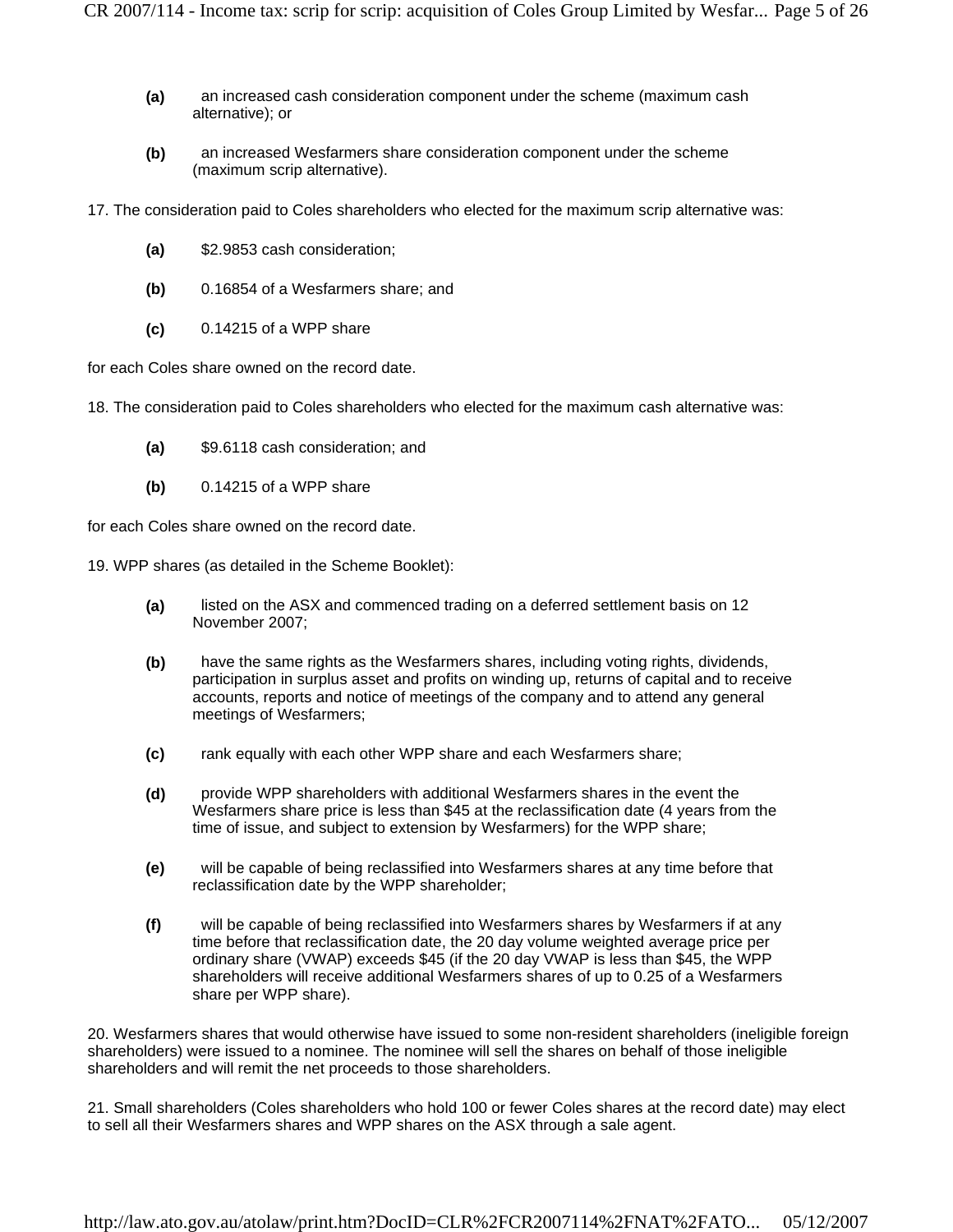22. Coles paid its final dividend for the year ended 29 July 2007 of \$0.25 cash per share on the Implementation Date. The dividend was paid to entities who were Coles shareholders on the relevant record date (16 November 2007). The dividend was to be paid regardless of whether or not the scheme of arrangement proceeded.

#### **Other matters**

23. Wesfarmers and Coles each had more than 300 members at the time of the commencement of the scheme.

24. Wesfarmers Retail Holdings Pty Ltd is a wholly owned subsidiary of Wesfarmers Limited and a subsidiary member of the Wesfarmers tax consolidated group.

25. Coles' balance sheet as at 30 July 2006 shows that the total value of its Australian real property comprised less than 50% of the value of Coles' total assets.

26. On the Implementation Date (23 November 2007), no Coles shareholder was either a 'significant stakeholder' or 'common stakeholder' within the meaning of those terms in Subdivision 124 M.

## **Ruling**

#### **Disposal of Coles shares**

27. CGT event A1 happened when a Coles shareholder disposed of their Coles share to Wesfarmers on the Implementation Date (subsections  $104-10(1)$  and  $104-10(2)$  and paragraph  $104-10(3)(b)$ ).

28. A Coles shareholder will make a capital gain from CGT event A1 happening if the capital proceeds from the disposal of their Coles share exceeds its cost base. A Coles shareholder will make a capital loss if those capital proceeds are less than the Coles share's reduced cost base (subsection 104-10(4)).

29. The capital proceeds for the disposal of each Coles share is any cash consideration plus the market value of the Wesfarmers share and WPP share worked out on the Implementation Date. The capital proceeds will not include the final Coles dividend paid on the Implementation Date (subsection 116-20(1)).

30. A Coles shareholder who makes a capital gain will be eligible to treat the gain as a discount capital gain providing they acquired the Coles share at least 12 months before the disposal and the other requirements of Subdivision 115-A are satisfied (section 115-25).

#### **Acquisition of Wesfarmers and WPP shares**

31. The acquisition date of Wesfarmers shares and WPP shares received in exchange for Coles shares is the date that the shares are issued to Coles shareholders (the Implementation Date) (section 109-10).

32. The first element of the cost base (and reduced cost base) of the Wesfarmers shares and the WPP shares will be a reasonable portion of the market value of the Coles shares exchanged under the scheme (subsection 110-25(2) and subsection 110-55(2)), determined at the time of acquisition (the Implementation Date). However, the market value of the Coles shares must first be reduced by that part of the market value that is reasonably attributable to any cash consideration (paragraph 110-25(2)(b)).

### **Availability of scrip for scrip roll-over**

33. A Coles shareholder will be eligible to choose scrip for scrip roll-over under section 124-780 if:

• they acquired their Coles shares on or after 20 September 1985 (paragraph 124-780) (3)(a));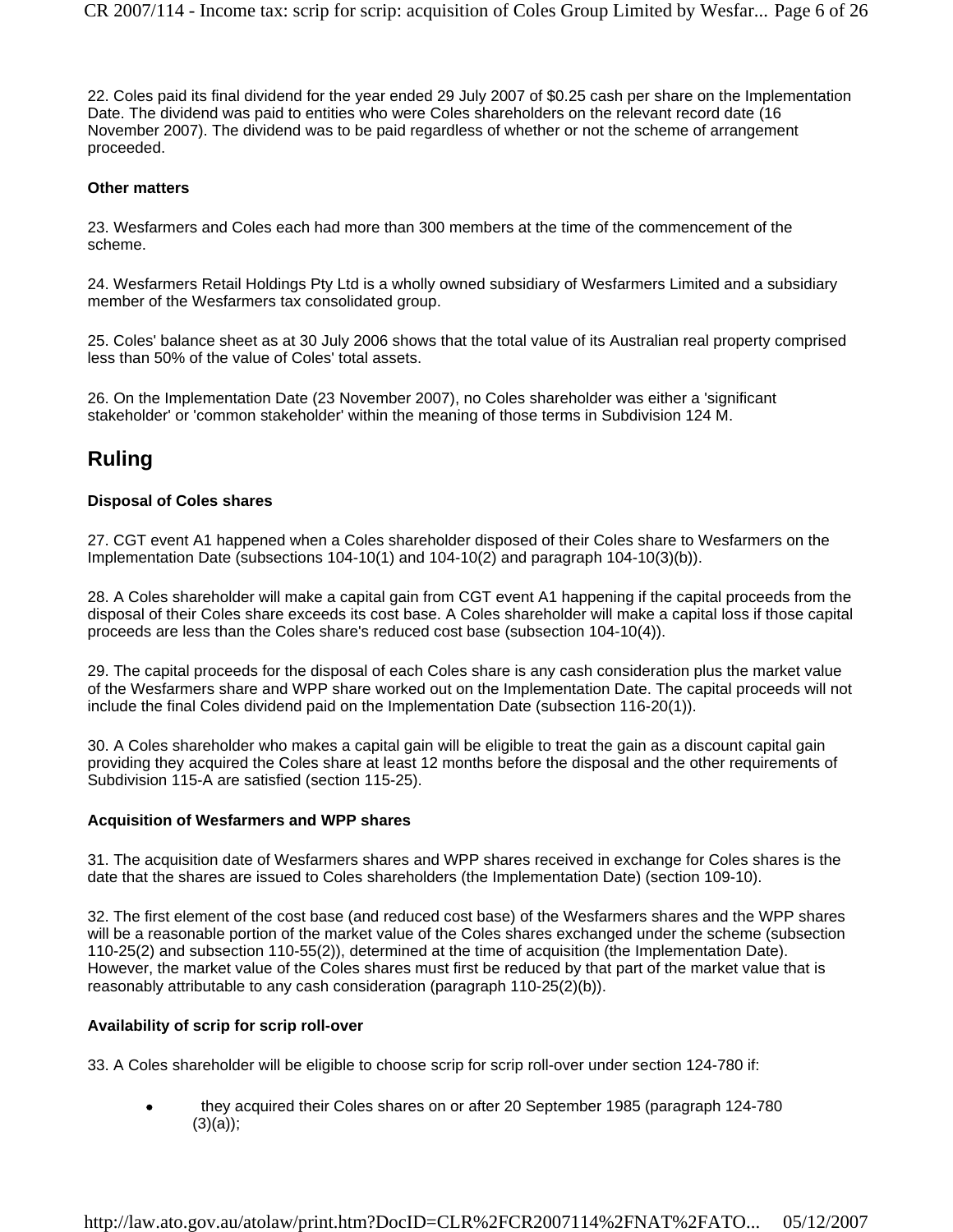- apart from the roll-over under Subdivision 124-M, they would make a capital gain when CGT event A1 happens to their Coles shares (paragraph 124-780(3)(b));
- they cannot disregard (except because of a roll-over) any capital gain they might make from a replacement Wesfarmers or WPP share (paragraph 124-795(2)(a)); and
- all other relevant requirements are satisfied. The requirements for the roll-over are explained in paragraphs 69 to 101 of this Ruling.

#### **Consequences of scrip for scrip roll-over**

34. If a Coles shareholder chooses scrip for scrip roll-over, a capital gain from the disposal of their Coles share is disregarded to the extent that the shareholder receives Wesfarmers shares and WPP shares (subsection 124-785(1)). The capital gain is not disregarded to the extent that the capital proceeds include ineligible proceeds (cash consideration) (section 124-790).

35. If a Coles shareholder chooses scrip for scrip roll-over, the first element of the cost base of a replacement Wesfarmers share and WPP share will be a reasonable portion of the cost base of the Coles share exchanged for those shares under the scheme (subsection 124-785(2)). However, the cost base of the Coles shares must first be reduced by that part of the cost base that is reasonably attributable to any cash consideration (subsections 124-785(2) and (3)).

#### **Pre-CGT Coles shares**

36. Any capital gain or loss on the disposal of Coles shares acquired before 20 September 1985 (pre-CGT Coles shares) will be disregarded (paragraph 104-10(5)(a)).

37. There is no roll-over for Coles shares that were acquired before 20 September 1985 (paragraph 124-780(3) (a)).

38. The first element of the cost base (and reduced cost base) for Wesfarmers shares and WPP shares acquired in exchange for pre CGT Coles shares will be the respective market values of the replacement Wesfarmers shares and WPP shares just after they were acquired (subsection 124-800(1)).

#### **Foreign resident Coles shareholders**

39. A foreign resident Coles shareholder will only have CGT consequences for the disposal of their Coles shares if they used their shares in connection with the carrying on of a business through a permanent establishment in Australia (item 3 in the table in section 855-15).

#### **Reclassification of WPP shares**

#### *Section 6-5*

40. The value of any additional shares issued on reclassification of the WPP shares will not be assessable as ordinary income under subsection 6-5(1).

#### *Subsection 6(1)*

41. The value of any additional shares issued on reclassification of the WPP shares will not be a dividend as defined in subsection 6(1) of the ITAA 1936, and will not be included in an eligible shareholder's (being the class of entities as referred to in paragraph 3 of this Ruling) assessable income under subsection 44(1) of the ITAA 1936.

#### *Section 45B*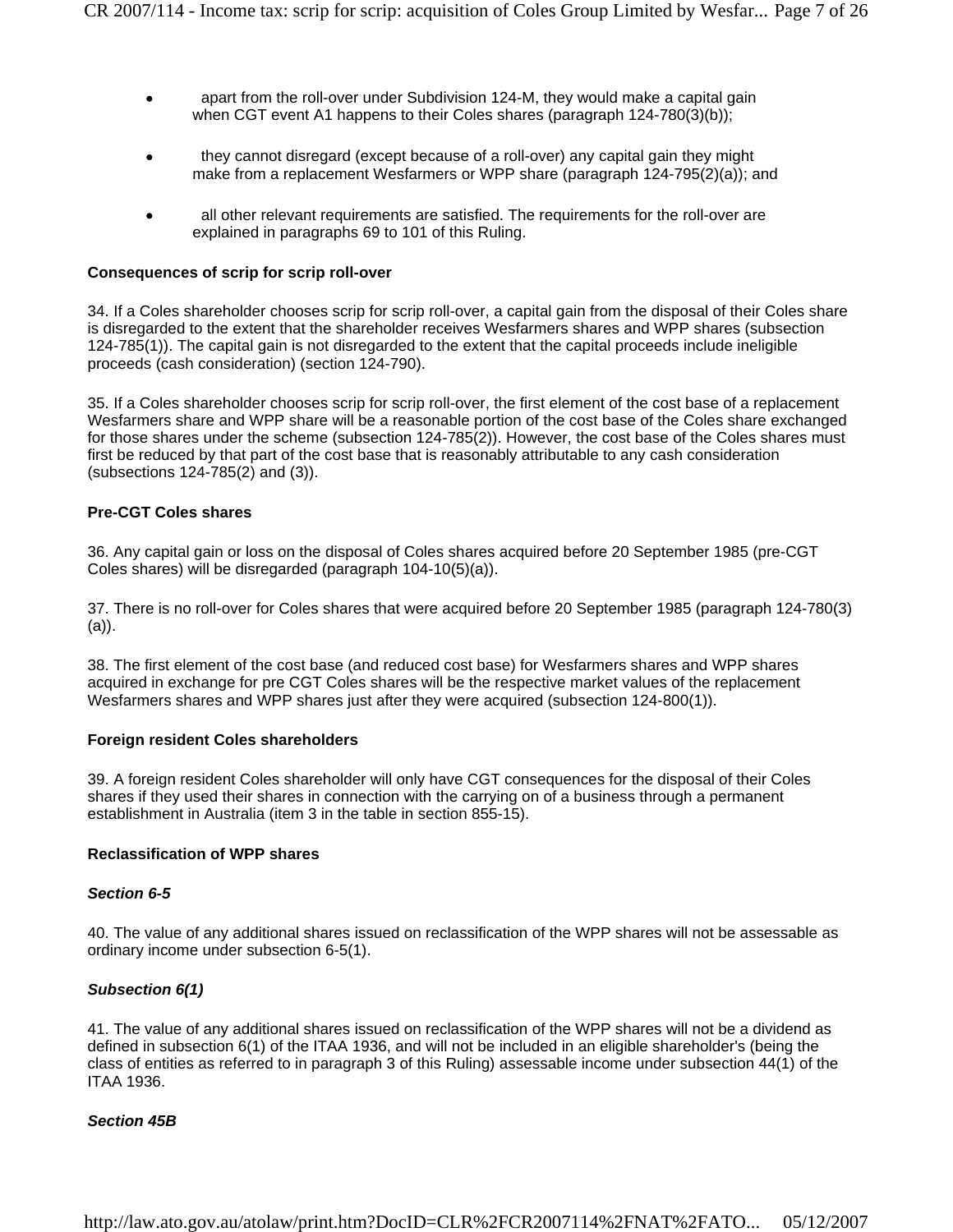42. The Commissioner will not make a determination under subsection 45B(3) of the ITAA 1936 that section 45C of the ITAA 1936 applies to the provision of any additional shares on reclassification of the WPP shares, and no part of the capital benefit provided will be taken to be a dividend for income tax purposes.

#### *Capital gains tax*

43. No CGT event will happen to WPP shareholders as a result of their WPP shares being reclassified into Wesfarmers shares

44. No CGT event will happen to WPP shareholders as a result of the allotment of additional Wesfarmers shares to WPP shareholders on their reclassification.

45. Any additional Wesfarmers shares issued to WPP shareholders will be taken to have been acquired when the WPP shares were acquired (the Implementation Date). The cost base (and reduced cost base) of the WPP shares is to be apportioned in a reasonable way over the reclassified WPP shares and any additional Wesfarmers shares (item 1 in the table in subsection 130-20(3)).

#### **WPP share dividends**

46. The WPP shares will be equity interests for the purposes of Division 974. Any distribution paid in respect of the WPP shares will be a dividend within the meaning of subsection 6(1) of the ITAA 1936. The distribution will be a frankable distribution pursuant to section 202-40, to the extent the dividends are sourced from current and retained earnings. The WPP share dividends will be capable of being franked in accordance with section 202-5.

#### **Final dividend**

47. The final dividend paid by Coles to an eligible shareholder is a distribution paid by the company. The distribution is a dividend as it was not debited to Coles' share capital account (paragraphs (a) and (d) of the definition of 'dividend' in subsection 6(1) of the ITAA 1936).

48. The final dividend is a frankable distribution pursuant to section 202-40, and is capable of being franked under section 202-5.

#### **Assessability of the final dividend and tax offset**

49. The final dividend will be included in the assessable income of resident individual, superannuation fund and company shareholders under subsection 44(1) of the ITAA 1936. Subject to being a 'qualified person', (see paragraphs 51 and 52 of this Ruling), an amount equal to the franking credit on the final dividend (gross-up) will be included in the assessable income under subsection 207-20(1). These shareholders will be entitled to a tax offset under subsection 207-20(2) equal to the amount of the franking credit on the final dividend included in their assessable income.

#### *Refundable tax offset*

50. The tax offset is subject to the refundable tax offset provisions in Division 67. Certain trustees and corporate tax entities are not entitled to the refundable tax offset because of subsections 67-25(1A) to (1D).

#### **Qualified person**

51. The payment of the final dividend did not constitute a related payment for the purposes of former section 160APHN of the ITAA 1936.

52. For the purposes of Division 1A of former Part IIIAA of the ITAA 1936, eligible shareholders will be considered to satisfy the holding period rule under section 160APHO of the ITAA 1936 and therefore be qualified persons in relation to the final dividend received if: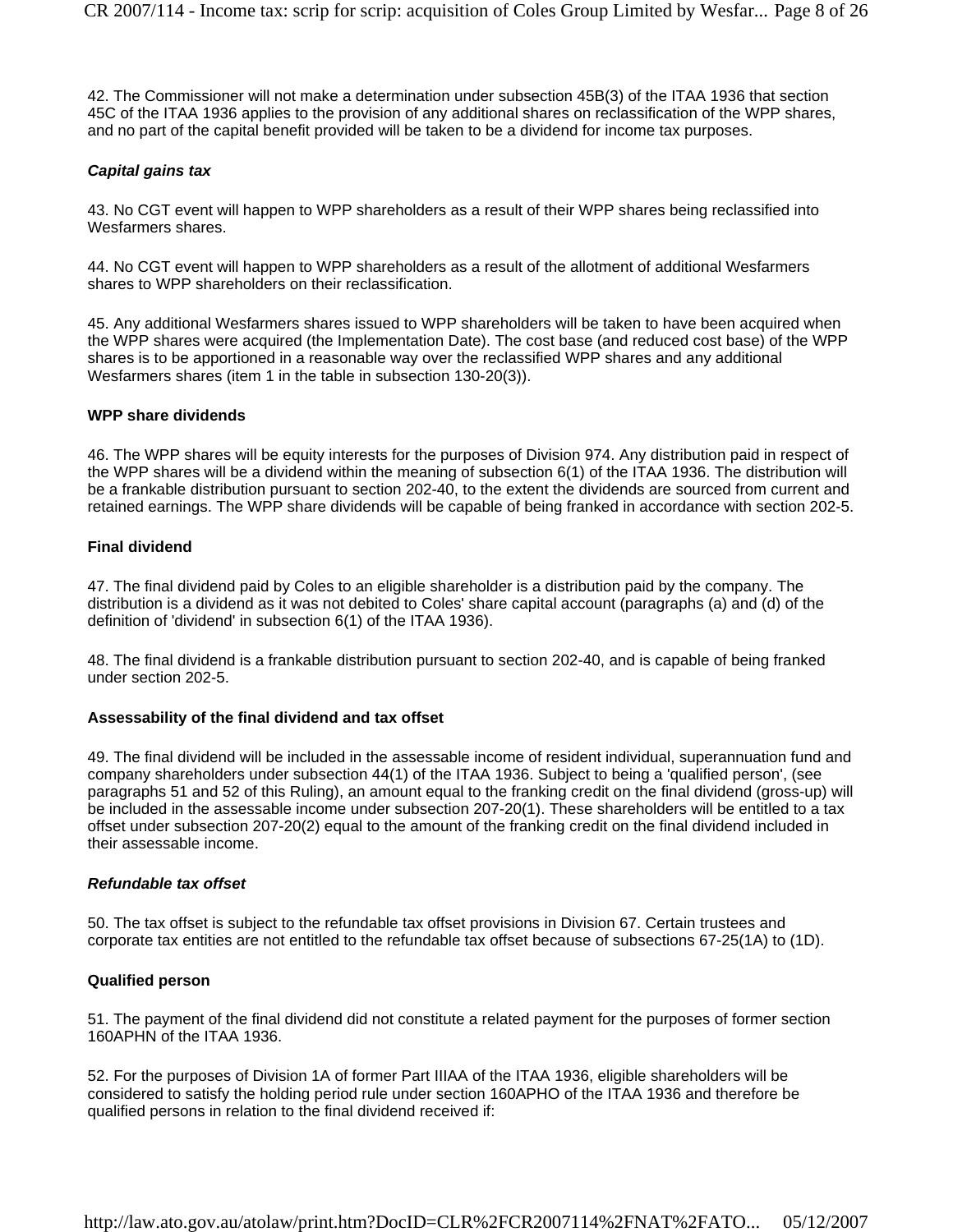- **(a)** the Coles shares were acquired on or before 1 October 2007; and
- **(b)** during the period when the shares or interest in the shares were held the shareholders did not have 'materially diminished risks of loss or opportunities for gain' (as defined under former section 160APHM of the ITAA 1936) for a continuous period of at least 45 days.

#### **Non-resident shareholders**

53. As the final dividend was fully franked, non-resident shareholders will not be liable for Australian withholding tax under paragraph 128B(3)(ga) of the ITAA 1936.

#### **The anti-avoidance provisions**

54. The Commissioner will not make a determination under paragraph 177EA(5)(b) of the ITAA 1936 to deny the whole, or any part, of the imputation benefit received in relation to the final dividend received by Coles shareholders.

55. The Commissioner will not make a determination under paragraph 204-30(3)(c) to deny the whole, or any part, of the imputation benefits received in relation to the final dividend received by Coles shareholders.

## **Commissioner of Taxation**

5 December 2007

## **Appendix 1 - Explanation**

*This Appendix is provided as information to help you understand how the Commissioner's view has been reached. It does not form part of the binding public ruling.*

#### **CGT event A1 happens**

56. CGT event A1 happens if there is a change in the ownership of a CGT asset from one entity to another. On the disposal of the Coles shares to Wesfarmers, a change of ownership of Coles shares occurred and therefore CGT event A1 happened (section 104-10).

57. A Coles shareholder will make a capital gain from CGT event A1 happening if the capital proceeds from the disposal of their Coles share exceeds its cost base (subsection 104-10(4)). A Coles shareholder will make a capital loss if those capital proceeds are less than the Coles share's reduced cost base (subsection 104-10(4)).

58. The time when CGT event A1 happens determines the income year in which any capital gain or capital loss is made and whether the CGT discount applies to any capital gain. Under subsection 104-10(3), CGT event A1 happens when a contract to dispose of the asset is entered into or, if there is no contract, when the change of ownership occurs.

59. A takeover or merger effected by a court approved scheme of arrangement does not involve a disposal of shares under a contract (see paragraph 9 of consolidated Taxation Determination TD 2002/4). Therefore, when a Coles shareholder disposed of a Coles share to Wesfarmers under the scheme, CGT event A1 happened on the Implementation Date, which is the date when the change of ownership occurred (subsection 104-10(3)).

#### **Capital proceeds**

60. Subsection 116-20(1) provides that the capital proceeds from a CGT event includes the money and the market value of any property you receive or are entitled to receive (worked out at the time of the event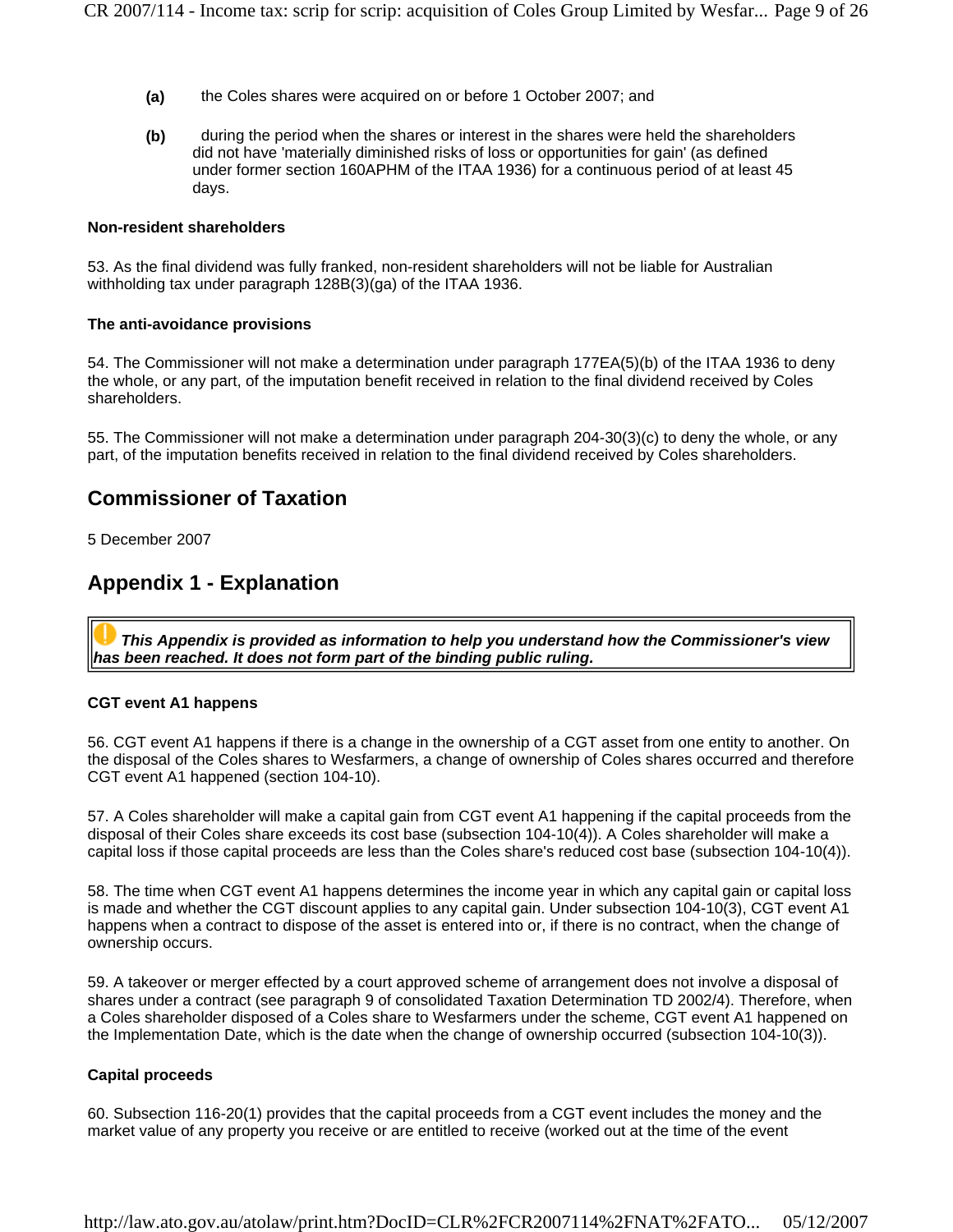happening).

61. The capital proceeds Coles shareholders received for the disposal of their Coles shares to Wesfarmers is the market value of the Wesfarmers shares and WPP shares worked out at the Implementation Date plus any cash consideration. The final dividend, the declaration and payment of which was not a term of the offer, and was not contingent upon the SIA going ahead, will not form part of the capital proceeds for the disposal of the Coles shares.

62. The Commissioner will accept the volume weighted average price (VWAP) of Wesfarmers shares and WPP shares traded on the ASX on a deferred settlement basis on the Implementation Date as indicative of the market value of Wesfarmers shares and WPP shares respectively as at the Implementation Date.

### **Discount capital gain**

63. A Coles shareholder who makes a capital gain from the disposal of the Coles shares may be entitled to treat the gain as a discount capital gain in respect of those Coles shares that were acquired at least 12 months before the Implementation Date, provided the other requirements of Subdivision 115-A are satisfied (section 115-25).

## **Acquisition date of Wesfarmers and WPP shares**

64. The acquisition date for Coles shareholders of Wesfarmers shares and WPP shares acquired in exchange for their Coles shares is the date that the shares are issued to the Coles shareholder (the Implementation Date) (section 109-10).

## **Cost base of Wesfarmers and WPP shares**

65. If a Coles shareholder does not choose scrip for scrip roll over, the first element of the cost base (and reduced cost base) of each of their Wesfarmers and WPP shares will be a reasonable portion of the market value of the Coles share exchanged for those shares under the scheme, determined at the Implementation Date. However, the market value of the Coles share must first be reduced by that part of the market value that is reasonably attributable to any cash consideration (subsection 110-25(2) and subsection 110-55(2)).

66. The Commissioner will accept the VWAP of the replacement Wesfarmers shares and WPP shares on the ASX on the Implementation Date, together with any cash consideration, as indicative of the market value of the Coles share on that day.

### **Availability of scrip for scrip roll-over - Subdivision 124-M**

67. Scrip for scrip roll-over enables a shareholder to disregard a capital gain they make from a share that is disposed of as part of a corporate restructure if the shareholder receives a replacement share in exchange.

68. The capital gain is disregarded completely if the only capital proceeds the shareholder receives are replacement shares. A capital gain will be only partially disregarded if, in addition to shares, the capital proceeds include something other than shares, for example, cash consideration is received as part of the capital proceeds.

### **Requirements for scrip for scrip roll-over**

69. Subdivision 124-M contains a number of conditions for, and exceptions to, the eligibility of a shareholder to choose scrip for scrip roll-over. The main conditions and exceptions that are relevant to the scheme that is the subject of this Ruling are:

- **(a)** shares are exchanged for shares in another company;
- **(b)** the exchange occurs as part of a single arrangement;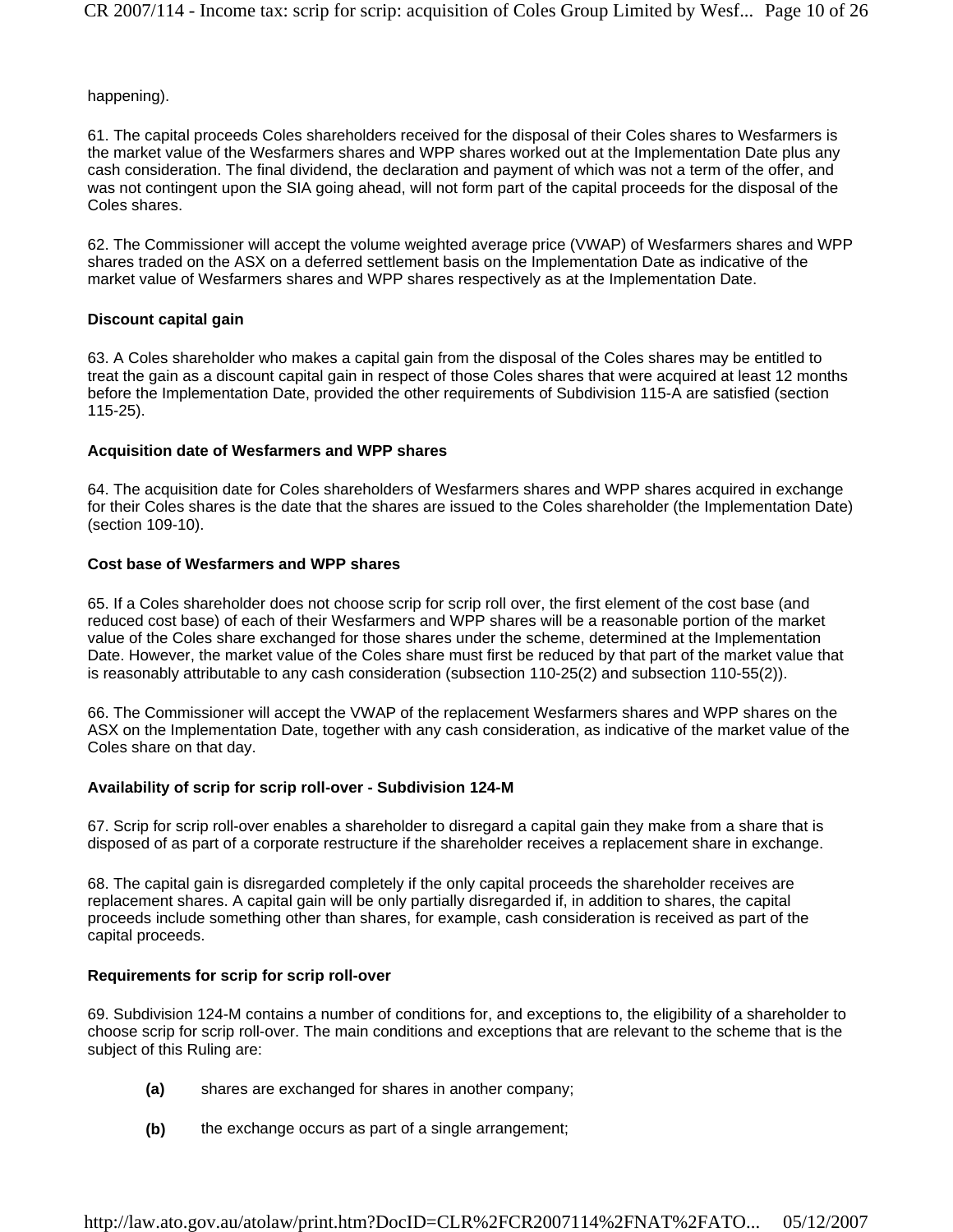- **(c)** conditions for roll-over are satisfied;
- **(d)** further conditions are not applicable; and
- **(e)** exceptions to obtaining scrip for scrip roll-over are not applicable.

#### *Shares are exchanged for shares in another company*

70. Paragraph 124-780(1)(a) requires an entity (the original interest holder) to exchange a share in a company for a share in another company.

71. This requirement is satisfied as a Coles shareholder received Wesfarmers shares and WPP shares as part of the capital proceeds for the disposal of their Coles shares under the scheme.

#### *The exchange occurs as part of a single arrangement*

72. Paragraph 124-780(1)(b) requires that shares in an entity be exchanged in consequence of a single arrangement.

73. In the context of the scrip for scrip roll-over, the acquisition of the Coles shares by Wesfarmers under the scheme is considered to be a single arrangement. The single arrangement must also satisfy the conditions as outlined in paragraphs 74 to 81 of this Ruling.

#### *80% ownership*

74. Paragraph 124-780(2)(a) requires that shares in an entity be exchanged in a single arrangement that results in another entity becoming the owner of 80% or more of the voting shares in the original entity.

75. This requirement is satisfied as Wesfarmers (the acquiring entity) became the owner of all the ordinary shares in Coles (the original entity) as a result of the scheme. These Coles ordinary shares satisfy the definition of a 'voting share' in subsection 995-1(1).

#### *All voting share owners participate*

76. Paragraph 124-780(2)(b) requires that the exchange of shares is in consequence of a single arrangement in which at least all owners of voting shares in the original entity (apart from the acquiring entity or members of the acquiring entity's wholly-owned group) could participate.

77. This requirement is satisfied because all Coles shareholders (other than Wesfarmers) participated in the scheme.

#### *Participation is on substantially the same terms*

78. Paragraph 124-780(2)(c) requires that the exchange is in consequence of a single arrangement in which participation was available on substantially the same terms for all of the owners of interests of a particular type in the original entity.

79. Under the offer, the Wesfarmers shares and WPP shares to which ineligible foreign Coles shareholders would otherwise be entitled will be issued to a nominee for sale in accordance with subsection 619(3) of the *Corporations Act 2001* and the proceeds will be distributed to those ineligible foreign Coles shareholders.

80. This does not prevent the arrangement from being on substantially the same terms for all owners of Coles shares (Note 2 to subsection 124-780(2) states that participation will be on substantially the same terms if, for example, matters such as those referred to in subsections 619(2) and (3) of the *Corporations Act 2001* affect the capital proceeds that each participant can receive).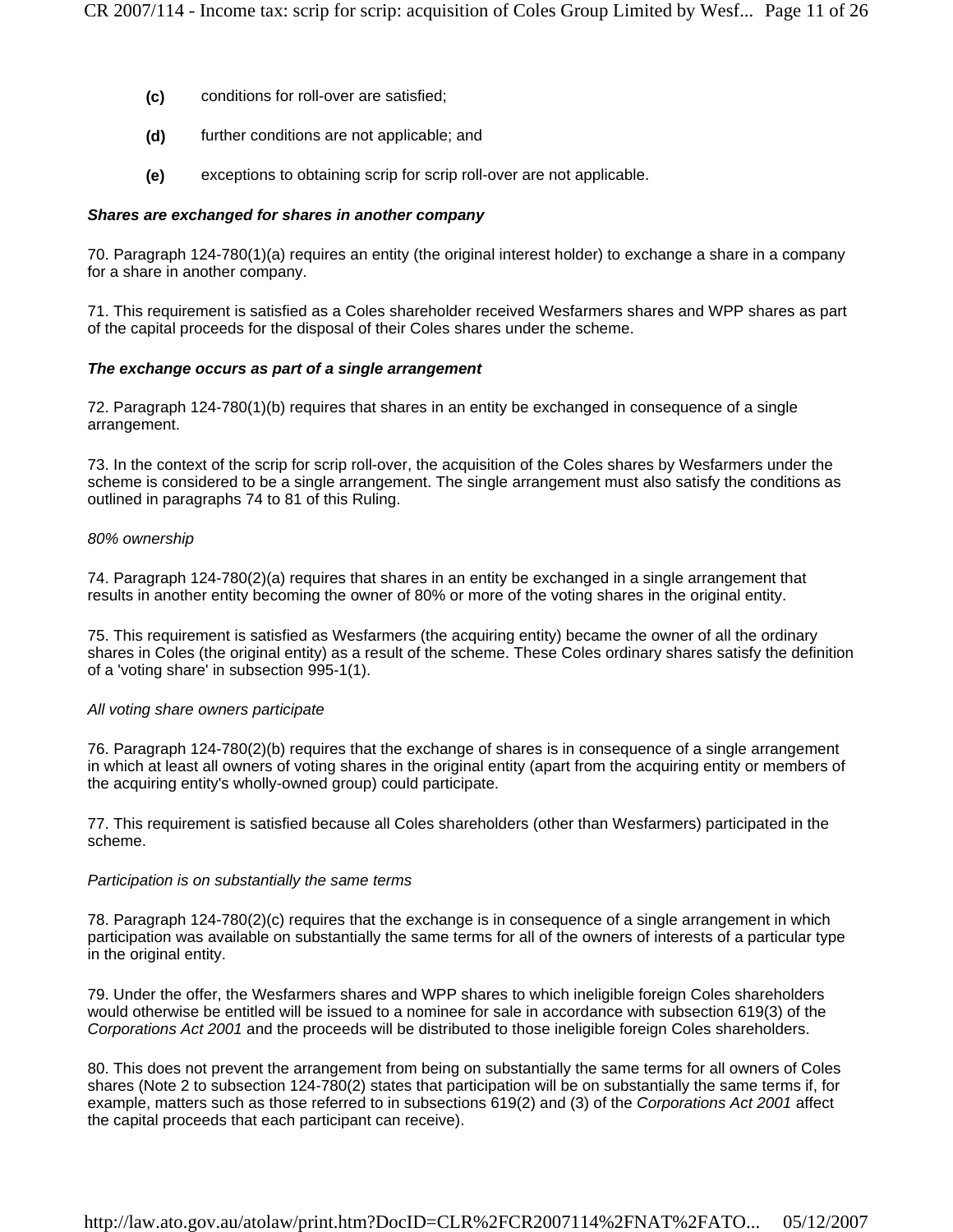81. Similarly, the availability of alternative forms of consideration (for example, the maximum scrip or the maximum cash) does not prevent the arrangement from being on substantially the same terms for all owners of Coles shares (Note 2 to paragraph 124-780(2)(c)).

#### *Conditions for roll-over are satisfied*

82. Paragraph 124-780(1)(c) requires that the conditions for roll over outlined in subsection 124-780(3) are met. These conditions, (as outlined in paragraphs 83 to 88 of this Ruling) must be met in relation to each Coles share for which scrip for scrip roll-over will be chosen.

#### *The Coles shares are post-CGT shares*

83. Paragraph 124-780(3)(a) requires that the original interest holder acquired their original interests on or after 20 September 1985.

84. Therefore, roll-over will only be available for those Coles shares that were acquired on or after 20 September 1985.

#### *A Coles shareholder would otherwise make a capital gain*

85. Paragraph 124-780(3)(b) requires that, apart from the roll-over, the original interest holder would make a capital gain from a CGT event happening in relation to its original interest.

86. A capital gain will be made from the disposal of a Coles share if the capital proceeds for the share are more than its cost base. Whether this condition is met will depend on the individual circumstances of each Coles shareholder.

#### *Coles shareholders receive replacement interests in the acquiring entity or the ultimate holding company*

87. Paragraph 124-780(3)(c) requires that the replacement interest is in the acquiring entity or the ultimate holding company of the wholly owned group which includes the acquiring entity.

88. This requirement is satisfied as the Coles shareholders received shares in Wesfarmers, the ultimate holding company of the acquiring entity, Wesfarmers Retail Holdings Pty Ltd.

#### *A Coles shareholder must choose to obtain scrip for scrip roll over*

89. Paragraph 124-780(3)(d) requires that the original interest holder chooses the roll-over, or, if section 124- 782 applies, the original interest holder and the replacement entity jointly choose to obtain the roll-over.

90. Section 124-782 does not apply to the scheme as there are no significant stakeholders or common stakeholders under the scheme.

91. Subject to their eligibility, whether a Coles shareholder chooses to obtain roll-over in relation to the disposal of a Coles share is a matter to be decided by each individual shareholder.

#### *Further conditions are not applicable*

92. Subsection 124-780(4) provides that the additional requirements in subsection 124-780(5) must be satisfied if the original interest holder and the acquiring entity did not deal with each other at arm's length and:

**(a)** neither the original entity nor the replacement entity had at least 300 members just before the arrangement started (paragraph 124-780(4)(a)); or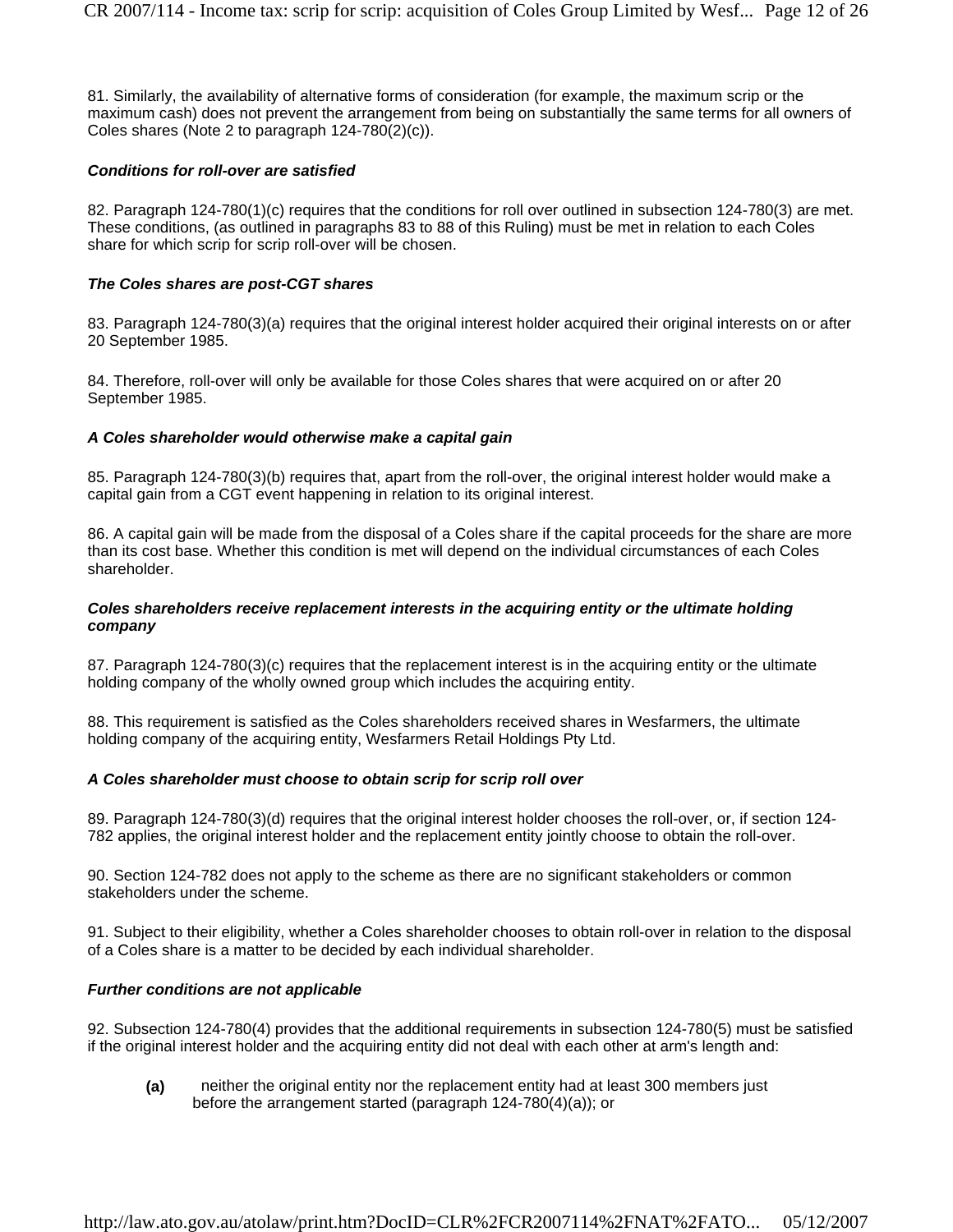**(b)** the original interest holder, the original entity and the acquiring entity were all members of the same linked group just before the arrangement started (paragraph 124- 780(4)(b)).

93. Paragraph 124-780(4)(a) will not apply because both Coles and Wesfarmers had at least 300 members just before the arrangement commenced. Paragraph 124-780(4)(b) will not apply as Coles shareholders, Coles and Wesfarmers were not members of the same linked group just before the arrangement commenced.

#### *Exceptions to obtaining scrip for scrip roll-over are not applicable*

94. Section 124-795 contains a number of exceptions where scrip for scrip roll-over cannot be chosen. The exceptions in section 124-795 are outlined in paragraphs 95 to 101 of this Ruling.

#### *Foreign resident Coles shareholders*

95. Subsection 124-795(1) provides that roll-over is not available if, just before the disposal, the original interest holder is a foreign resident unless, just after the acquisition of the replacement interest, the replacement interest is taxable Australian property.

#### *A capital gain cannot (apart from the roll-over) be otherwise disregarded*

96. Paragraph 124-795(2)(a) provides that the roll-over is not available if any capital gain the original interest holder might make from their replacement interest would be disregarded (except because of a roll-over), for example, if the shares are trading stock.

97. Whether a capital gain a Coles shareholder might make from their replacement Wesfarmers share or WPP share will be disregarded is a question of fact for each Coles shareholder.

#### *Acquiring entity is not a foreign resident*

98. Paragraph 124-795(2)(b) provides that the roll-over is not available if the original interest holder and the acquiring entity are members of the same wholly owned group just before the original interest holder stops owning their original interest and the acquiring entity is a foreign resident.

99. This exception does not apply as Wesfarmers is not a foreign resident.

#### *No roll-over is available under Division 122 or Subdivision 124-G*

100. Subsection 124-795(3) provides that the roll-over is not available if a roll-over can be chosen under Division 122 or Subdivision 124-G.

101. This exception will not apply as the circumstances of the scheme are such that a roll-over under Division 122 or Subdivision 124-G is not available.

#### *Consequences of roll-over*

102. Scrip for scrip roll-over enables a shareholder to disregard a capital gain from a share that is disposed of as part of a corporate takeover or merger to the extent that the shareholder receives a replacement share in exchange.

103. The capital proceeds a Coles shareholder received was replacement Wesfarmers shares, WPP shares, and cash consideration (under the maximum scrip alternative or where no election was made), or WPP shares and cash consideration (under the maximum cash alternative). Accordingly, a Coles shareholder eligible for and choosing the roll-over will not in any circumstances, be able to completely disregard the capital gain.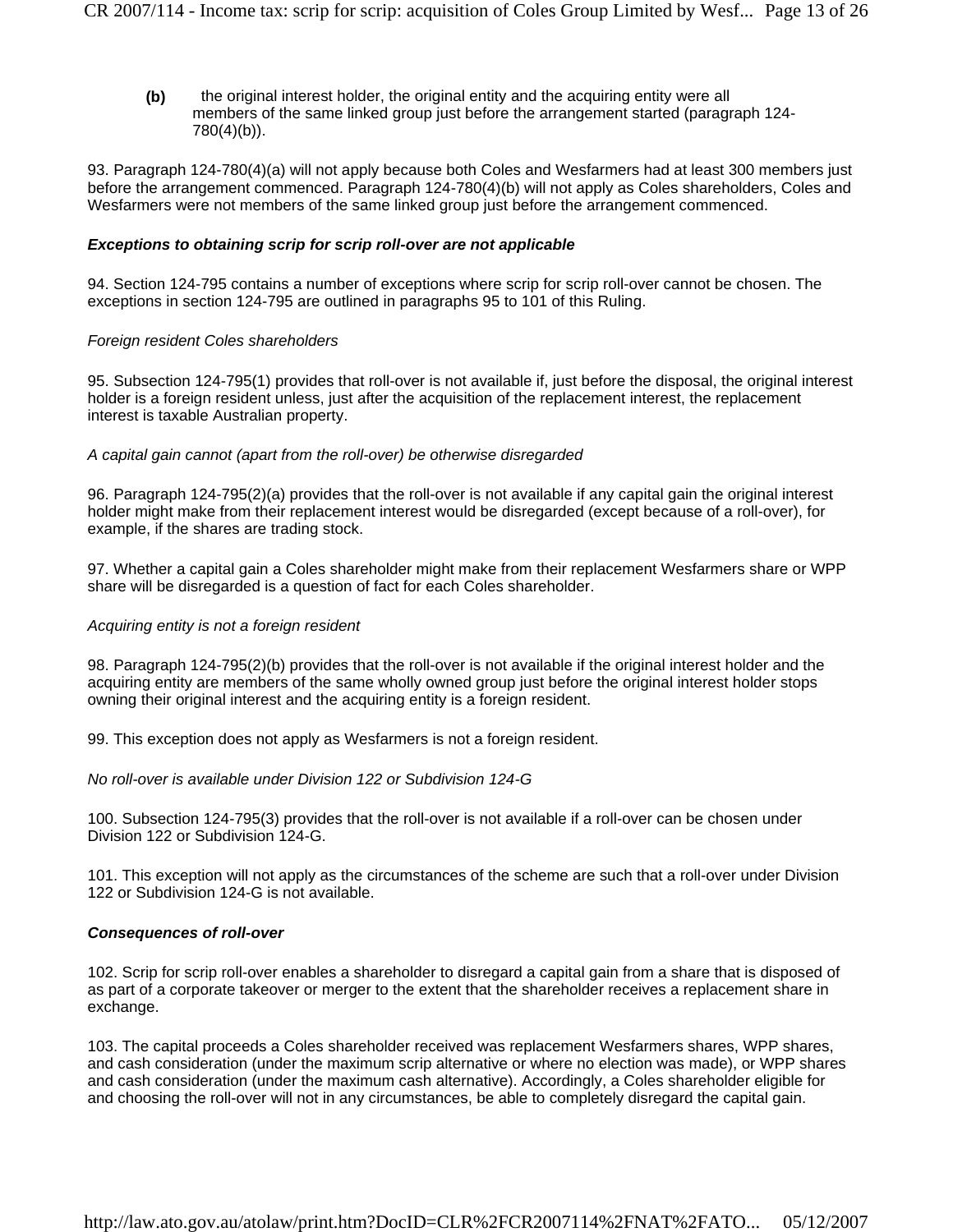#### *Acquisition date for CGT discount*

104. For Coles shareholders who choose scrip for scrip roll-over, the acquisition date of their Wesfarmers and WPP shares for CGT discount purposes is the date they acquired the Coles shares that were disposed of for the replacement Wesfarmers and WPP shares. (item 2 of the table in subsection 115-30(1)).

#### *Partial roll-over*

105. Since the capital proceeds paid to Coles shareholders in respect of their Coles shares includes cash consideration as well as Wesfarmers and WPP shares, a shareholder will be able to choose only partial rollover. The capital gain that relates to the cash consideration is not disregarded (subsection 124-790(1)).

106. In determining the first element of the cost base (and reduced cost base) of each Wesfarmers share and WPP share, the cost base of the Coles shares will be reduced by that part of the cost base which is reasonably attributable to the cash consideration (ineligible proceeds) (subsections 124-785(2), 124-785(3) and subsection 124-790(2)).

107. In working out the proportion of the cost base of the Coles share that is reasonably attributable to the cash consideration, the Commissioner accepts the following method:

Cost Base of Coles shares × (cash consideration / Value of share consideration *plus* cash consideration)

where:

- **(1)** if the Coles shareholder received the consideration as described in paragraph 15 of this Ruling, the share consideration means 0.14215 Wesfarmers shares plus 0.14215 WPP shares for each Coles share disposed of (subparagraphs 15(b) and 15(c) of this Ruling). Alternatively, where the Coles shareholder received alternative consideration as described in paragraphs 17 or 18 of this Ruling, the share consideration means the Wesfarmers shares component plus 0.14215 WPP shares received for each Coles share held;
- **(2)** the value of the share consideration is the market value of the share consideration worked out as at the Implementation Date; and
- **(3)** the Commissioner will accept that the market value of a Wesfarmers share and WPP share may be determined by reference to the VWAP on the ASX of these shares on the Implementation Date.

108. When that proportion is determined, the remaining amount is used to determine the first element of the cost base (and reduced cost base) for replacement Wesfarmers and WPP shares issued as consideration to a Coles shareholder (subsections 124-785(2), 124-785(3) and 124-785(4)).

#### **Pre-CGT Coles shares**

109. Any capital gain or loss on the disposal of pre-CGT Coles shares is disregarded (paragraph 104-10(5)(a)).

110. Paragraph 124-780(3)(a) requires, as a condition for roll-over, that the original interest holder (a Coles shareholder) acquired their original interest (a Coles share) on or after 20 September 1985. Accordingly, rollover is not available for pre-CGT Coles shares (paragraph 124-780(3)(a)).

111. The first element of the cost base (and reduced cost base) of Wesfarmers shares and WPP shares acquired in exchange for pre CGT Coles shares will be the respective market values of the Wesfarmers shares and WPP shares just after they were acquired (subsection 124-800(1)).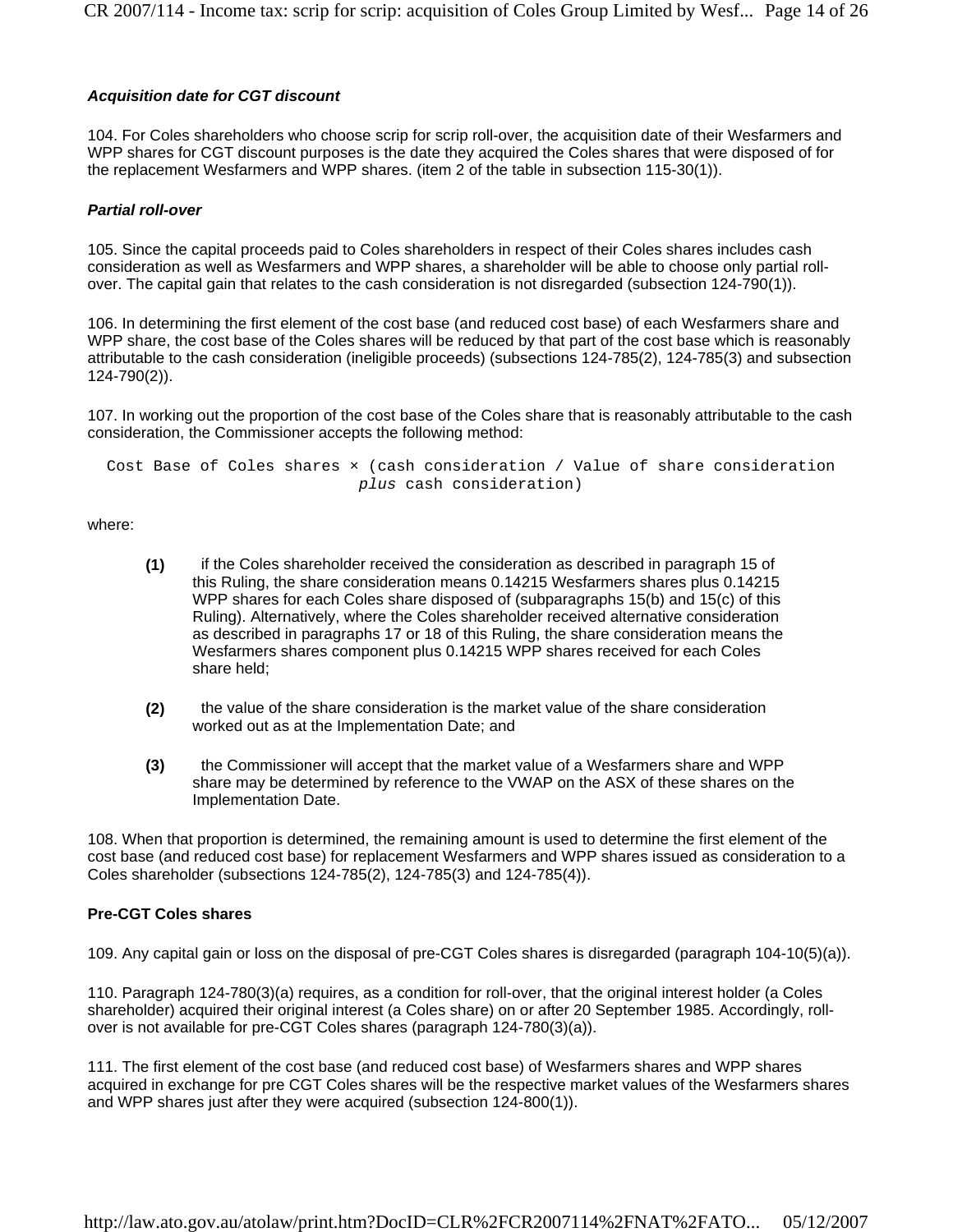112. The Commissioner will accept the VWAP of a Wesfarmers share and a WPP share on the Implementation Date as indicative of the market value of the Wesfarmers shares and WPP shares just after they were acquired.

#### **Foreign resident Coles shareholders**

113. A foreign resident can disregard any capital gain or loss made from a CGT event unless that CGT event happens in relation to a CGT asset that is taxable Australian property (subsection 855-10(1)).

114. Foreign resident Coles shareholders can disregard any capital gains they make when they dispose of their Coles shares to Wesfarmers if the Coles shares are not taxable Australian property.

115. The Coles shares disposed of by a foreign resident are taxable Australian property if they:

- are an indirect Australian real property interest (item 2 in the table in section 855-15); or
- were used at any time by the foreign resident in carrying on a business through a permanent establishment in Australia (item 3 in the table in section 855-15).

116. Under subsection 855-25(1), a foreign resident Coles shareholder will have an indirect real property interest if:

- the foreign resident has an interest of 10% or more in Coles (the 'non portfolio interest test' in section 960-195); and
- the total market value of Coles' Australian real property is more than 50% of the total market value of Coles' assets (the 'principal asset test' in section 855-30).

117. Coles' corporate records, in particular its share register, do not disclose any foreign resident Coles shareholders with non-portfolio interests in Coles. Also, a share in Coles does not pass the principal asset test because the market value of Coles' Australian real property is not more than 50% of the total market value of Coles' assets.

118. Therefore, a Coles share will only be 'taxable Australian property' if the foreign resident Coles shareholder has used their Coles share in connection with the carrying on of a business through a permanent establishment in Australia (Subdivision 855 A).

#### **Reclassification of WPP shares**

#### *Section 6-5*

119. An issue of additional shares on reclassification of the WPP shares would be a bonus issue within the meaning of paragraph 254A(1)(a) of the *Corporations Act 2001,* that is, an issue of shares for which consideration is not payable. The issue of additional shares would result in a re-expression of an eligible shareholder's interest in the share capital of Wesfarmers. Accordingly, the value of any additional shares issued on the reclassification of the WPP shares would not be assessable as ordinary income under subsection 6-5(1) *(Commissioner of Taxation v. McNeil* 2007 ATC 4223).

#### *Subsection 6(1)*

120. Subsection 6(1) of the ITAA 1936 defines a dividend to include any distribution made by a company to any of its shareholders, whether in money or other property, and any amount credited by a company to any of its shareholders as shareholders.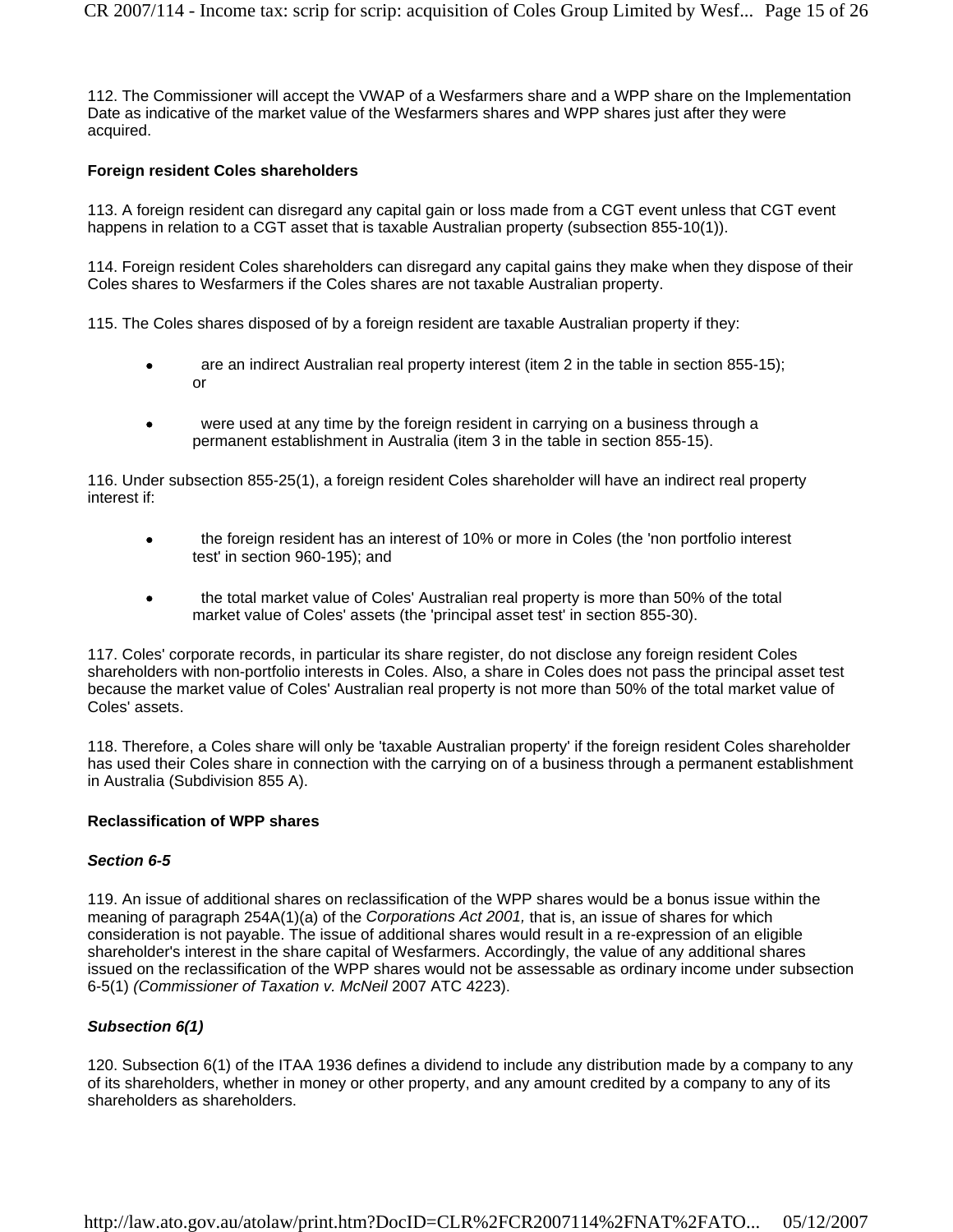121. Although any additional shares issued will constitute 'property' in the hands of the eligible shareholder, the issue will not be a disposition of property in the ordinary meaning of that expression *(Ord Forrest Pty Ltd v. Commissioner of Taxation* (1974) 130 CLR 124). As there is no disposition, there cannot be a distribution of property by Wesfarmers.

122. Further, an issue of additional shares will not involve an amount being credited to an eligible shareholder, or an amount being paid out of profits.

123. Accordingly, the issue of additional shares will not constitute a dividend within the meaning of subsection 6 (1) of the ITAA 1936, and the value of any additional shares will not be included in an eligible shareholder's assessable income under subsection 44(1) of the ITAA 1936.

#### *Section 45B*

124. Section 45B of the ITAA 1936 applies where certain capital benefits are provided to shareholders in substitution for dividends.

125. The issue of additional shares to eligible shareholders is a provision of capital benefits pursuant to paragraph 45B(5)(a) of the ITAA 1936.

126. For the provision to apply, among other things, paragraph 45B(2)(c) of the ITAA 1936 requires that, having regard to the relevant circumstances of the scheme, it would be concluded that the person, or one of the persons, entered into the scheme or carried out the scheme or any part of the scheme for a purpose, other than an incidental purpose, of enabling a taxpayer to obtain a tax benefit. A non-exhaustive list of relevant circumstances of the scheme is provided in subsection 45B(8) of the ITAA 1936.

127. The issue of additional shares would result in a re-expression of an eligible shareholder's interest in the share capital of Wesfarmers, and is not attributable to the profits of the company. Having regard to the relevant circumstances surrounding the issue of the additional shares, it cannot be concluded that Coles, Wesfarmers, the eligible shareholders or any other person who entered into or carried out the scheme for the issue of the additional shares did so for the purpose of enabling the eligible shareholders to obtain a tax benefit.

128. The Commissioner will not make a determination under subsection 45B(3) of the ITAA 1936 that section 45C of the ITAA 1936 applies to the provision of the additional shares on reclassification of the WPP shares.

#### *Capital gains tax*

129. WPP shares are a class of ordinary shares in the share capital of Wesfarmers. The reclassification of a WPP share into a Wesfarmers share involves a variation of the rights that make up a WPP share. The WPP shares are not cancelled or redeemed on reclassification.

130. The reclassification does not involve the ownership of the WPP shares ending for the purposes of section 104-25 nor is it a disposal of the WPP shares for the purposes of section 104-10. Taxation Ruling TR 94/30, at paragraphs 8 and 9, provides that a variation of rights attaching to shares does not result in a full or part disposal of the share.

131. Accordingly, the reclassification of WPP shares into Wesfarmers shares will not give rise to a CGT event for the WPP shareholder.

132. No CGT event will happen to the WPP shareholder if additional Wesfarmers shares are issued as a result of the reclassification of the WPP shares.

133. Subdivision 130-A applies where a company issues other shares (bonus shares) in relation to existing shares in the company. Subdivision 130 A provides special rules about the time of acquisition and the cost base of bonus shares for capital gains tax purposes.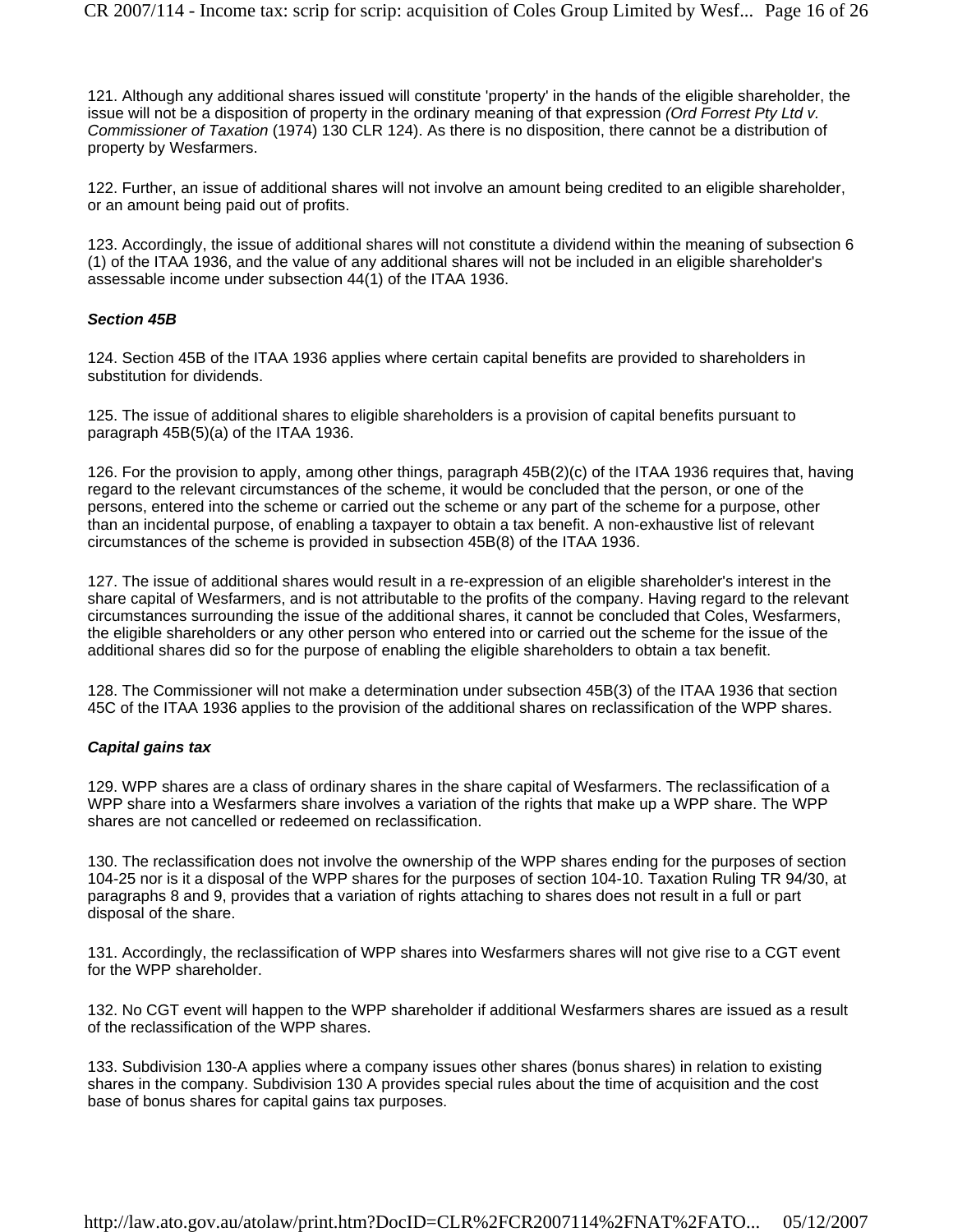134. Subdivision 130 A will apply to the issue of any additional Wesfarmers shares to WPP shareholders on reclassification.

135. As the additional Wesfarmers shares are not a dividend nor taken to be a dividend, the first element of the cost base (and reduced cost base) of the WPP shares is to be reasonably apportioned over the Wesfarmers shares and any additional Wesfarmers shares (item 1 in the table in subsection 130-20(3)).

136. Any additional Wesfarmers shares issued to WPP shareholders on reclassification of the WPP shares will be taken to have been acquired when the WPP shares were acquired (on the Implementation Date) (item 1 in the table in subsection 130-20(3)).

#### **WPP share dividends**

137. The ability to frank a distribution made on the WPP shares depends on whether they are classified as equity interests under Division 974. The distribution will not be frankable if the WPP shares are debt interests.

138. The WPP shares will satisfy the equity test given that the WPP shares will be interests in Wesfarmers as members or stockholders of Wesfarmers (item 1 of subsection 974-75(1)). However, if the WPP shares also satisfy the debt test they will be debt interests, rather than equity interests, as a result of the tie breaker rule in subsection 974-5(4).

139. The debt test is contained in subsection 974-20(1). The WPP shares will satisfy the debt test if they constitute a 'scheme' which is a financing arrangement for Wesfarmers under which:

- Wesfarmers receives a financial benefit;
- Wesfarmers has an 'effectively non-contingent obligation' to provide a financial benefit to the WPP shareholders; and
- it is substantially more likely than not that the value of the benefit that Wesfarmers provides to the WPP shareholders will at least equal the value of the benefit that Wesfarmers receives from the WPP shareholders (where neither of these values is nil).

140. The arrangement between Wesfarmers and the WPP shareholders in relation to the WPP shares falls within the ambit of a 'scheme', which is broadly defined in subsection 995-1(1) to include 'any arrangement'. Wesfarmers will receive a financial benefit under the arrangement in the form of Coles shares.

141. The payment of dividends on the WPP shares is contingent on the existence of funds legally available for payment of the dividends. Therefore, Wesfarmers will not have an effectively non-contingent obligation to pay dividends.

142. Furthermore, the reclassification of WPP shares as ordinary shares after 4 years (maximum of 8 years if the Lapse Date is extended) will not be a financial benefit because paragraph 974-30(1)(a) provides that the issue of an equity interest in the entity does not constitute the provision of a financial benefit by the entity.

143. The WPP shares will therefore fail the debt test because the only financial benefit that Division 974 will recognise in this arrangement will be the dividend, the payment of which will be contingent on profits. Therefore, the WPP shares will be equity interests for the purposes of Division 974.

144. The WPP share dividends will constitute dividends for the purposes of subsection 6(1) of the ITAA 1936 and frankable distributions for the purposes of section 202-40 to the extent the dividends are sourced from current and retained earnings. The WPP share dividends will be capable of being franked in accordance with section 202-5.

#### **Final dividend**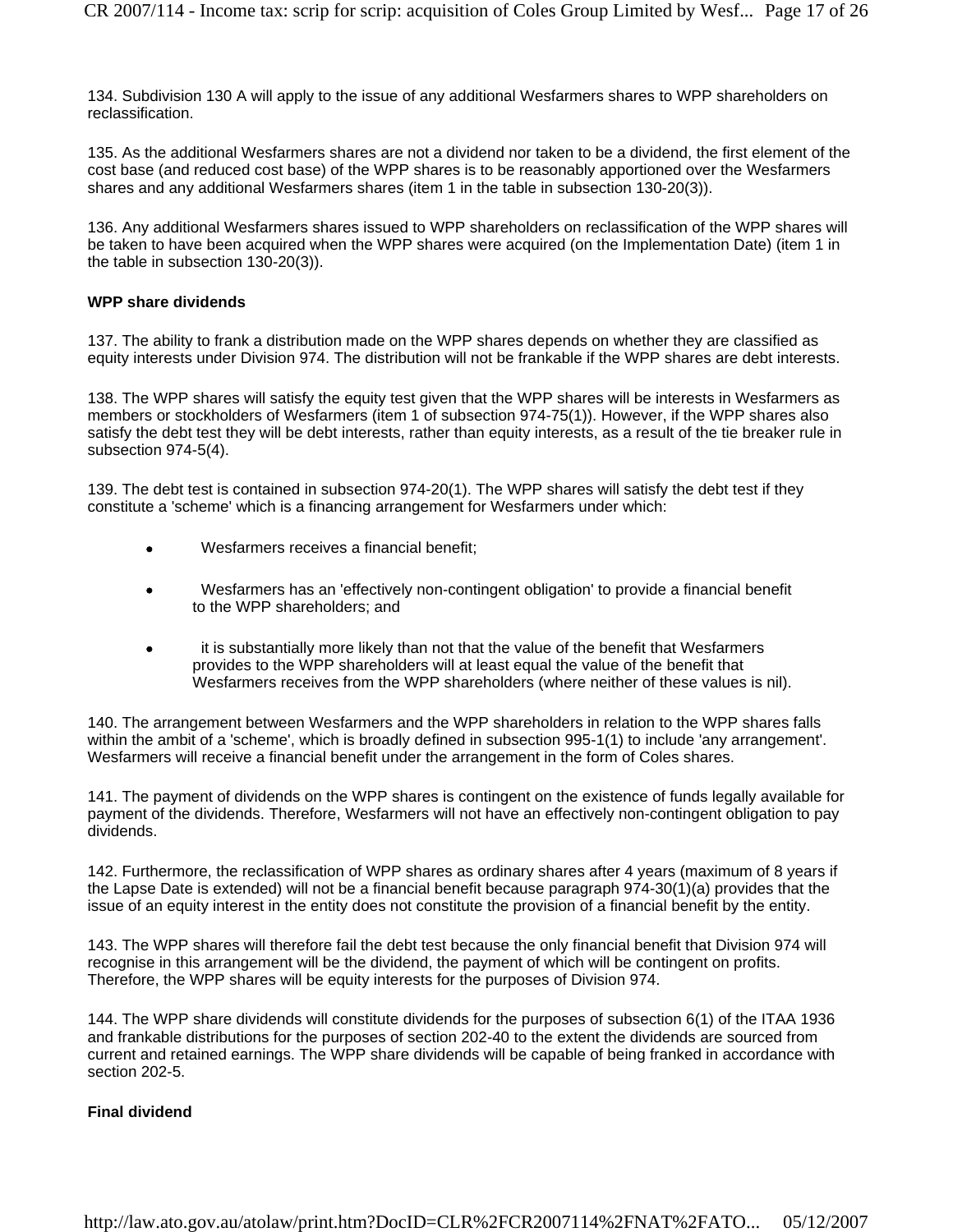145. The definition of 'dividend' in subsection 6(1) of the ITAA 1936 has the effect that any distribution made by the company to any of its shareholders, whether in money or property, is a dividend except where the distribution is debited against an amount standing to the credit of the share capital account of the company (paragraphs (a) and (d) of the definition). The final dividend was wholly debited to retained earnings, and accordingly shareholders received a dividend of \$0.25 cents per share.

#### **Assessability of the final dividend and tax offset**

146. In the case of Australian resident eligible shareholders who directly received the final dividend:

- the final dividend is included in the assessable income of each shareholder under subsection 44(1) of the ITAA 1936; and
- subject to the 'qualified person' rule (see paragraphs 149 to 155 of this Ruling), an amount equal to the amount of the franking credit on the final dividend is included in the assessable income of each shareholder under subsection 207-20(1) (gross-up).

147. Subject to the 'qualified person' rule, these shareholders are entitled to a tax offset under subsection 207- 20(2) equal to the amount of the franking credit on the final dividend.

#### *Refundable tax offset*

148. The franking credit on the final dividend will be subject to the refundable tax offset rules in Division 67, provided the eligible shareholders are not excluded by subsections 67-25(1A) to (1D).

#### **Qualified person**

149. Paragraph 207-145(1)(a) provides that in relation to a franked distribution, an entity that is not a 'qualified person' in relation to the distribution for the purposes of Division 1A of former Part IIIAA of the ITAA 1936 is denied a gross-up and a tax offset. Broadly speaking, to be a 'qualified person' in relation to the dividend paid, the shareholder must satisfy the holding period rule having regard to the related payment rule.

150. Broadly, a shareholder will be considered to be under an obligation to make a related payment if the shareholder, or an associate of the shareholder, is under an obligation to make, or makes a payment in respect of the dividend which effectively passes the benefit of the dividend to another person.

151. In the case of the Coles final dividend there is no related payment in respect of a dividend as it cannot be said that a shareholder, or an associate of a shareholder, does anything that has the effect of passing the benefit of the dividend to another person. The dividend was to be paid regardless of whether or not the scheme was implemented, and therefore it had no effect on the total consideration paid by Wesfarmers under the scheme of arrangement to acquire the shares. As the eligible shareholders are not taken, for the purposes of Division 1A of the former Part IIIAA of the ITAA 1936, to be under an obligation to make a related payment in respect of the final dividend, the relevant holding period is therefore the primary qualification period pursuant to former paragraph 160APHO(1)(a) of the ITAA 1936.

152. Accordingly, the holding period rule requires shareholders to hold the shares, or the interest in shares, on which the dividend is paid at risk for a continuous period of at least 45 days. In determining whether a shareholder has satisfied the holding period rule, any days during which there is a materially diminished risk in relation to the relevant shares are not counted. The day of acquisition and the day of disposal of the relevant shares are also not counted.

153. Under former subsection 160APHM(2) of the ITAA 1936, a shareholder is taken to have materially diminished the risks of loss and opportunities for gain with respect to shares or interests in shares if the 'net position' of the shareholder results in the shareholder having less than 30% of the risks and opportunities relating to the shares or interest in shares.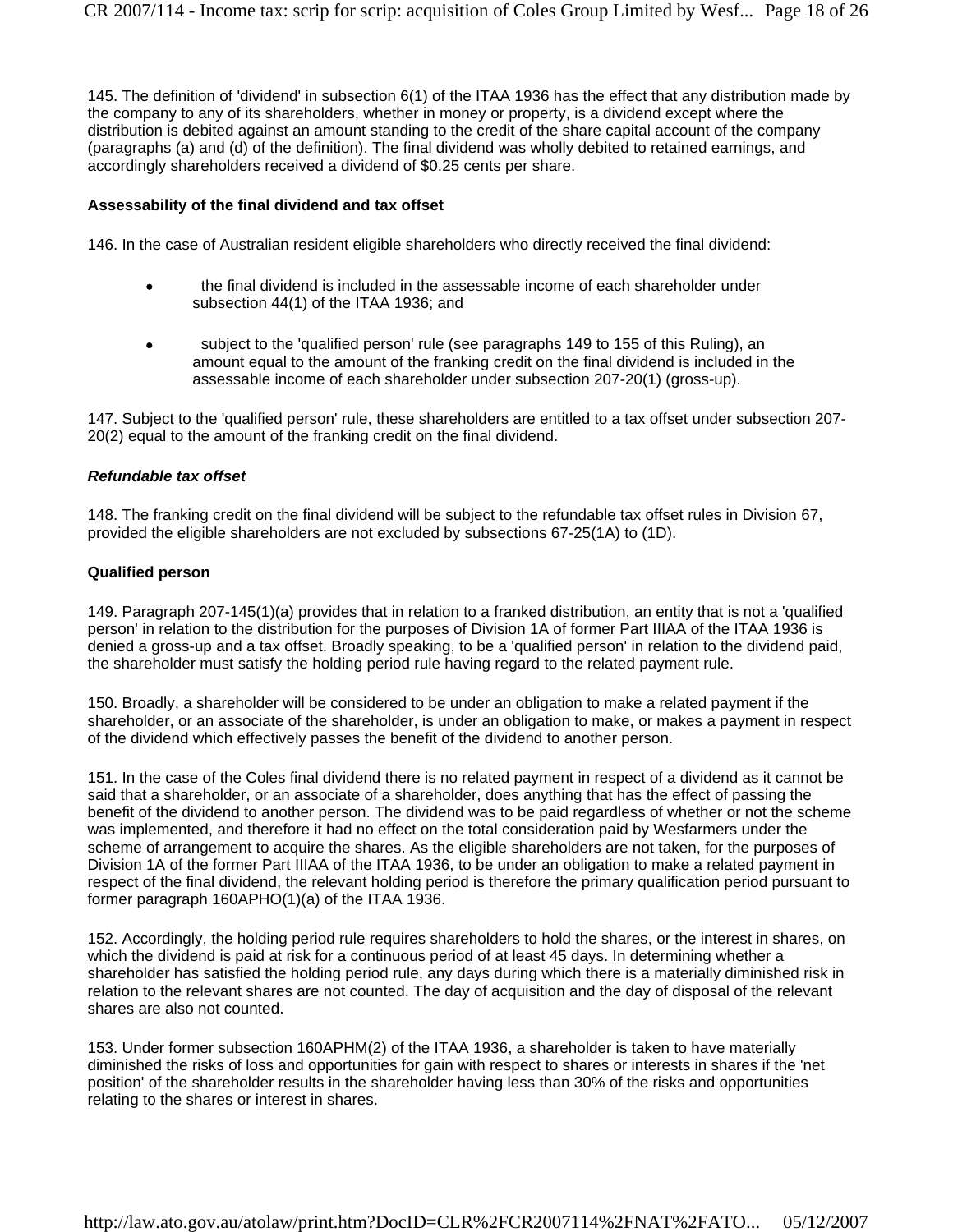154. It is considered that until the record date for the scheme, eligible shareholders will not, by reason of the scheme, have done anything to materially diminish their risks of loss or opportunities for gain in respect of their Coles shares.

155. There are 45 clear days between 1 October 2007 and 16 November 2007. Therefore, an eligible shareholder who acquired shares on or after 2 October 2007 will not satisfy the holding period rule. Shares purchased on or before 1 October 2007 satisfy the holding period rule as long as those shares are held at risk for at least 45 continuous days.

#### *Non-resident shareholders*

156. As the final dividend received is fully franked, a non-resident shareholder is not liable to Australian withholding tax on the final dividend (paragraph 128B(3)(ga) of the ITAA 1936).

#### **The anti-avoidance provisions**

#### *Section 177EA*

157. Section 177EA of the ITAA 1936 is a general anti-avoidance provision that applies to a wide range of schemes to obtain a tax advantage in relation to imputation benefits. In essence, it applies to schemes for the disposition of shares or an interest in shares, where a franked distribution is paid or payable in respect of the shares or an interest in shares.

158. Specifically, subsection 177EA(3) of the ITAA 1936 provides that section 177EA applies if:

- **(a)** there is a scheme for a disposition of membership interests, or an interest in membership interests, in a corporate tax entity; and
- **(b)** either:
- **(i)** a frankable distribution has been paid, or is payable or expected to be payable, to a person in respect of the membership interests; or
- **(ii)** a frankable distribution has flowed indirectly, or flows indirectly or is expected to flow indirectly, to a person in respect of the interest in membership interests, as the case may be; and
- **(c)** the distribution was, or is expected to be, a franked distribution or a distribution franked with an exempting credit; and
- **(d)** except for this section, the person (the 'relevant taxpayer') would receive, or could reasonably be expected to receive, imputation benefits as a result of the distribution; and
- **(e)** having regard to the relevant circumstances of the scheme, it would be concluded that the person, or one of the persons, who entered into or carried out the scheme or any part of the scheme did so for a purpose (whether or not the dominant purpose but not including an incidental purpose) of enabling the relevant taxpayer to obtain an imputation benefit.

159. If section 177EA of the ITAA 1936 applies the Commissioner may make a determination under subsection 177EA(5) of the ITAA 1936 that either a franking debit arises to the company in respect of each dividend paid to the relevant taxpayer or, in the alternative, that no imputation benefit arises in respect of a dividend paid to the relevant taxpayer.

160. Coles is a corporate tax entity. The sale of the ordinary shares in Coles pursuant to the Coles scheme is a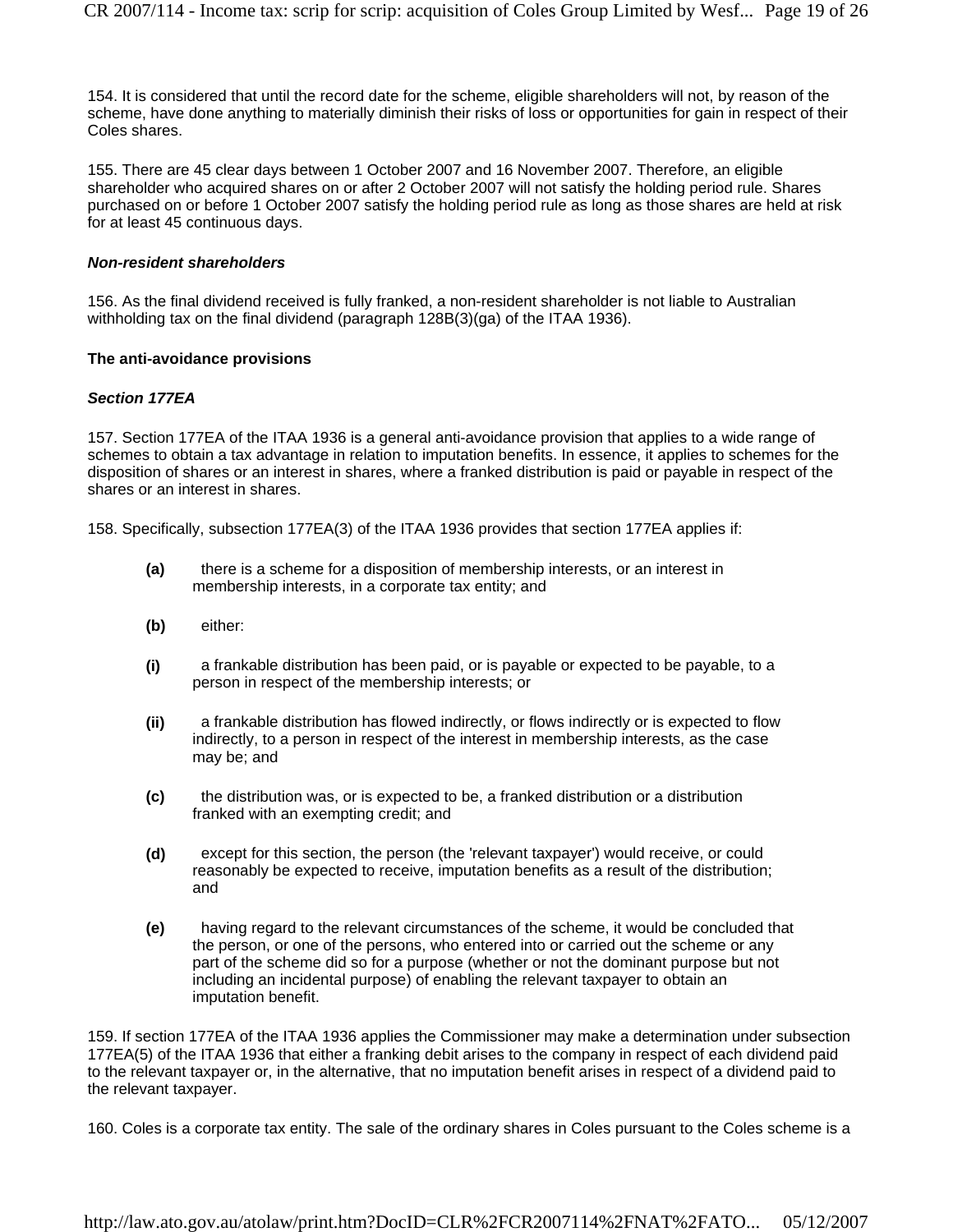scheme for the disposition of membership interests. Coles also paid a frankable distribution which was fully franked and Coles' shareholders will receive imputation benefits as a result of the distribution.

161. Therefore, it is considered that the conditions of paragraphs 177EA(3)(a) to (d) of the ITAA 1936 are satisfied. Accordingly, the issue is whether, having regard to the relevant circumstances of the scheme (as provided for in subsection 177EA(17) of the ITAA 1936), it would be concluded that, on the part of Coles, its shareholders or any other relevant party, there is a purpose, more than merely an incidental purpose, of conferring an imputation benefit under the scheme.

162. In arriving at a conclusion one must have regard to the relevant circumstances of the scheme which include, but are not limited to, the circumstances set out in subsection 177EA(17) of the ITAA 1936. The relevant circumstances listed there encompass a range of diverse matters which taken individually or in conjunction with other matters, listed or not, could indicate the requisite purpose, that is, that the delivery of the imputation benefit is more than an incidental purpose of the scheme.

163. In this case the disposition of the ordinary shares in Coles was made pursuant to the scheme. The scheme is an ordinary commercial transaction. As the entire final dividend is fully franked and paid to all the shareholders, it cannot be argued that Coles has directed the flow of distributions in such a manner as to ensure that imputation benefits are derived by members who derive greater benefit from franking credits, while other members receive lesser or no imputation benefits. There is no intention evidenced in the scheme that the payment of the final Coles dividend was to enable a particular shareholder or class of shareholders (current and future) to obtain imputation benefits.

164. Having regard to the relevant circumstances of the scheme, it cannot be concluded that Coles or the shareholders entered into or carried out the scheme for the purpose of enabling the shareholders to obtain an imputation benefit.

#### *Section 204-30*

165. Section 204-30 applies where a corporate tax entity streams the payment of dividends, or the payment of dividends and the giving of other benefits, to its members in such a way that:

- **(a)** an imputation benefit is, or apart from this section would be, received by a member of the entity as a result of the distribution or distributions (paragraph  $204-30(1)(a)$ );
- **(b)** the member would derive a greater benefit from franking credits than another member of the entity (paragraph 204-30(1)(b)); and
- **(c)** the other member of the entity will receive lesser imputation benefits, or will not receive any imputation benefits, whether or not the other member receives other benefits (paragraph 204-30(1)(c)).

166. If section 204-30 applies the Commissioner has a discretion under subsection 204-30(3) to make a determination in writing:

- **(a)** that a specified franking debit arises in the franking account of the entity, for a specified distribution or other benefit to a disadvantaged member (paragraph 204-30(3) (a)); and/or
- **(b)** that no imputation benefit is to arise in respect of any streamed distributions made to a favoured member and specified in the determination (paragraph 204-30(3)(c)).

167. For section 204-30 to apply, members to whom distributions are streamed must derive a greater benefit from imputation benefits than other members. The words 'derives a greater benefit from franking credits' (imputation benefits) are defined in subsection 204-30(8) by reference to the ability of the members to fully utilise imputation benefits.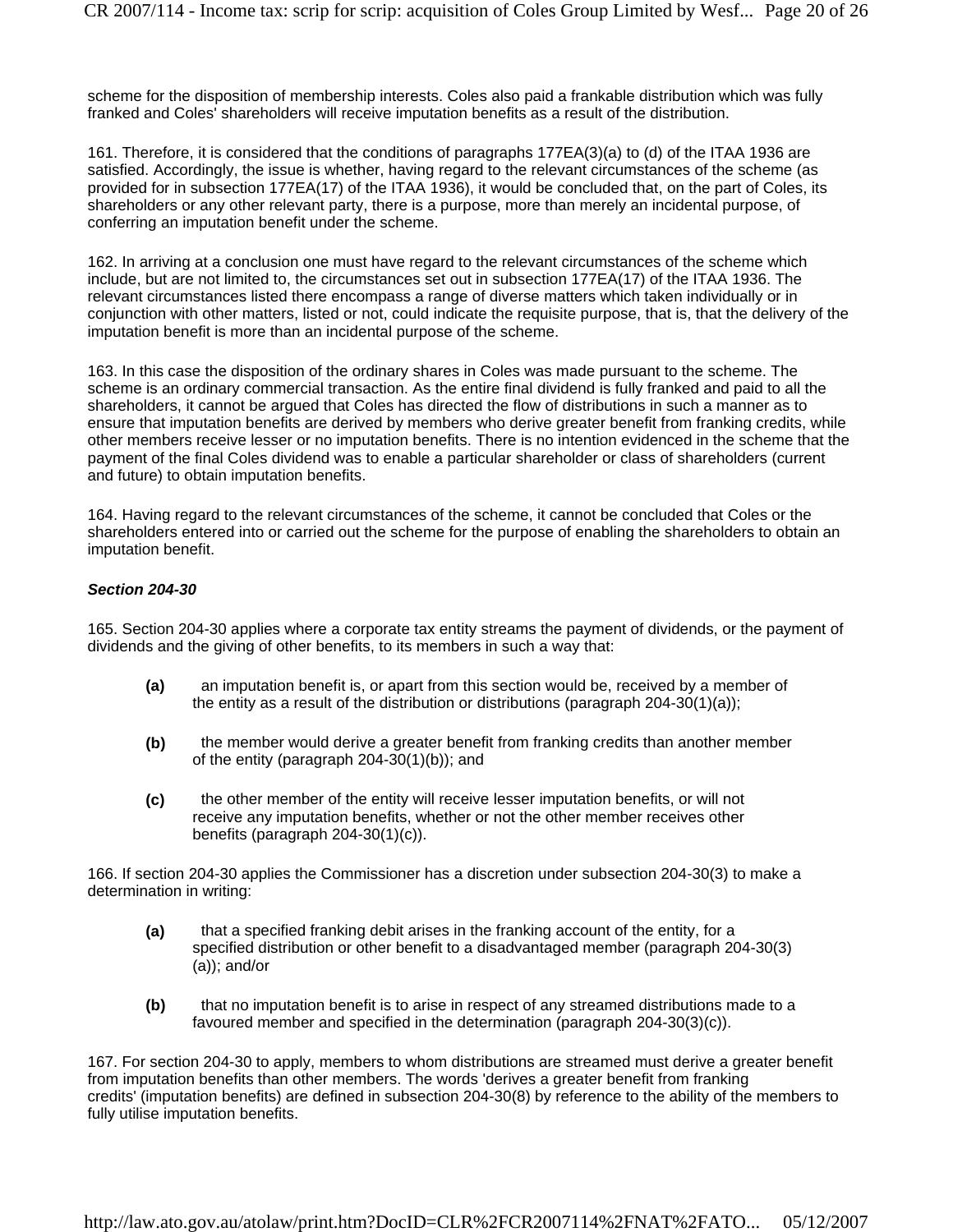168. All eligible shareholders will receive an imputation benefit as a result of the final dividend; the resident shareholder in the form of a tax offset (paragraph 204-30(6)(a)) and the non resident shareholders in the form of an exemption from dividend withholding tax (paragraph 204-30(6)(e)). The resident members will derive a greater benefit from franking credits than the non-resident members. However, as the final dividend was to be fully franked and paid to all the shareholders, it cannot be argued that Coles has directed the flow of distributions in such a manner as to ensure that imputation benefits are derived by members who derive greater benefit from franking credits, while other members receive lesser or no imputation benefits.

169. Having regard to all of the relevant circumstances it is considered that section 204-30 does not apply.

# **Appendix 2 - Detailed contents list**

170. The following is a detailed contents list for this Ruling:

|                                                               | Paragraph      |
|---------------------------------------------------------------|----------------|
| What this Ruling is about                                     | 1              |
| Relevant provision(s)                                         | $\overline{2}$ |
| Class of entities                                             | 3              |
| Qualifications                                                | 4              |
| Date of effect                                                | 7              |
| <b>Scheme</b>                                                 | 12             |
| Other matters                                                 | 23             |
| <b>Ruling</b>                                                 | 27             |
| Disposal of Coles shares                                      | 27             |
| Acquisition of Wesfarmers and WPP shares                      | 31             |
| Availability of scrip for scrip roll-over                     | 33             |
| Consequences of scrip for scrip roll-over                     | 34             |
| Pre-CGT Coles shares                                          | 36             |
| Foreign resident Coles shareholders                           | 39             |
| Reclassification of WPP shares                                | 40             |
| Section 6-5                                                   | 40             |
| Subsection 6(1)                                               | 41             |
| Section 45B                                                   | 42             |
| Capital gains tax                                             | 43             |
| WPP share dividends                                           | 46             |
| Final dividend                                                | 47             |
| Assessability of the final dividend and tax offset            | 49             |
| Refundable tax offset                                         | 50             |
| Qualified person                                              | 51             |
| Non-resident shareholders                                     | 53             |
| The anti-avoidance provisions                                 | 54             |
| <b>Appendix 1 - Explanation</b>                               | 56             |
| CGT event A1 happens                                          | 56             |
| Capital proceeds                                              | 60             |
| Discount capital gain                                         | 63             |
| Acquisition date of Wesfarmers and WPP shares                 | 64             |
| Cost base of Wesfarmers and WPP shares                        | 65             |
| Availability of scrip for scrip roll-over - Subdivision 124-M | 67             |
| Requirements for scrip for scrip roll-over                    | 69             |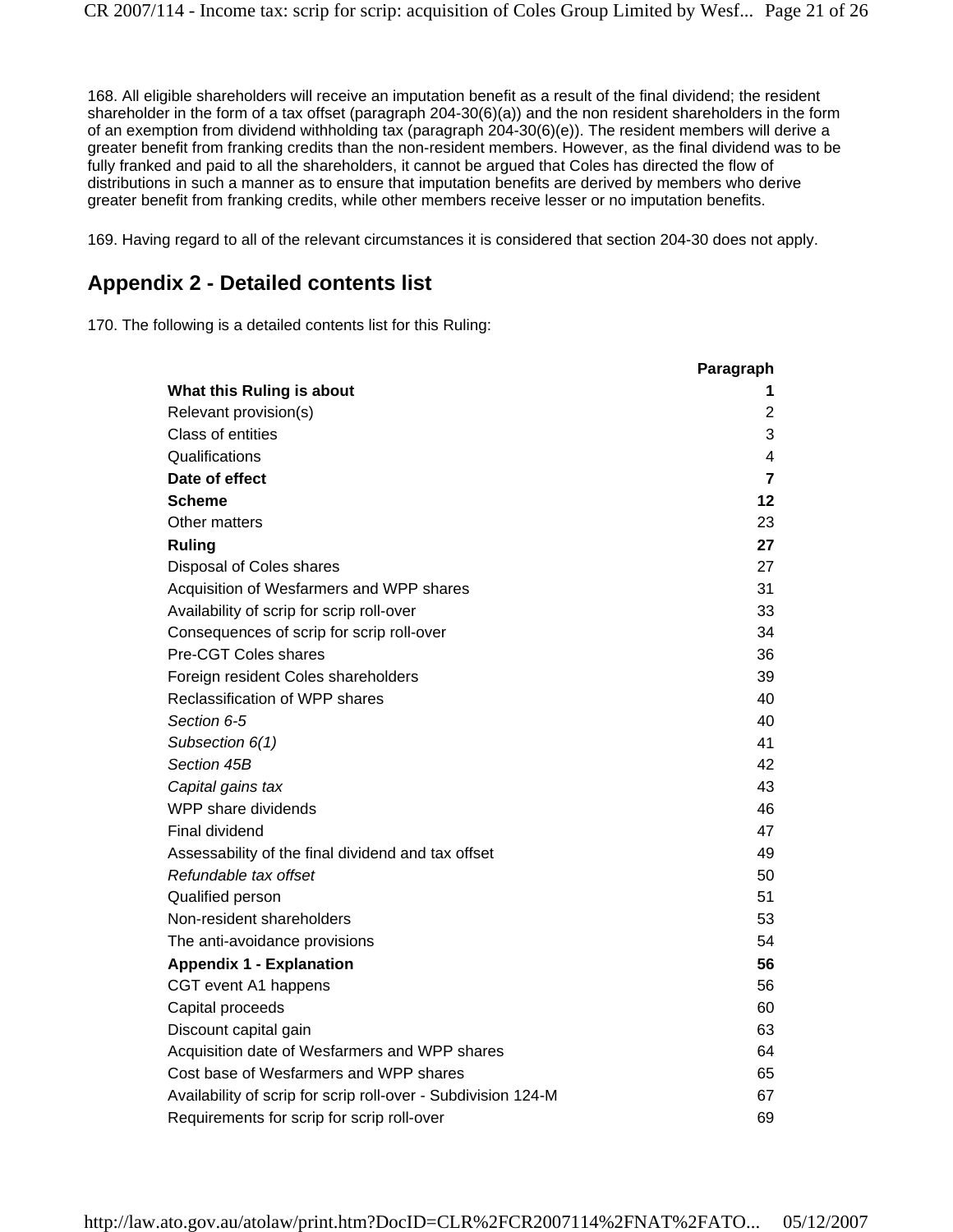| Shares are exchanged for shares in another company                                                          | 70  |
|-------------------------------------------------------------------------------------------------------------|-----|
| The exchange occurs as part of a single arrangement                                                         | 72  |
| 80% ownership                                                                                               | 74  |
| All voting share owners participate                                                                         | 76  |
| Participation is on substantially the same terms                                                            | 78  |
| Conditions for roll-over are satisfied                                                                      | 82  |
| The Coles shares are post-CGT shares                                                                        | 83  |
| A Coles shareholder would otherwise make a capital gain                                                     | 85  |
| Coles shareholders receive replacement interests in the acquiring<br>entity or the ultimate holding company | 87  |
| A Coles shareholder must choose to obtain scrip for scrip roll-over                                         | 89  |
| Further conditions are not applicable                                                                       | 92  |
| Exceptions to obtaining scrip for scrip roll-over are not applicable                                        | 94  |
| Foreign residents Coles shareholders                                                                        | 95  |
| A capital gain cannot (apart from the roll-over) be otherwise<br>disregarded                                | 96  |
| Acquiring entity is not a foreign resident                                                                  | 98  |
| No roll-over is available under Division 122 or Subdivision 124-G                                           | 100 |
| Consequences of roll-over                                                                                   | 102 |
| Acquisition date for CGT discount                                                                           | 104 |
| Partial roll-over                                                                                           | 105 |
| Pre-CGT Coles shares                                                                                        | 109 |
| Foreign resident Coles shareholders                                                                         | 113 |
| Reclassification of WPP shares                                                                              | 119 |
| Section 6-5                                                                                                 | 119 |
| Subsection 6(1)                                                                                             | 120 |
| Section 45B                                                                                                 | 124 |
| Capital gains tax                                                                                           | 129 |
| WPP share dividends                                                                                         | 137 |
| <b>Final dividend</b>                                                                                       | 145 |
| Assessability of the final dividend and tax offset                                                          | 146 |
| Refundable tax offset                                                                                       | 148 |
| Qualified person                                                                                            | 149 |
| Non-resident shareholders                                                                                   | 156 |
| The anti-avoidance provisions                                                                               | 157 |
| Section 177EA                                                                                               | 157 |
| Section 204-30                                                                                              | 165 |
| <b>Appendix 2 - Detailed contents list</b>                                                                  | 170 |

Not previously issued as a draft

# References

**ATO references:** NO 2007/20768

ISSN: 1445-2014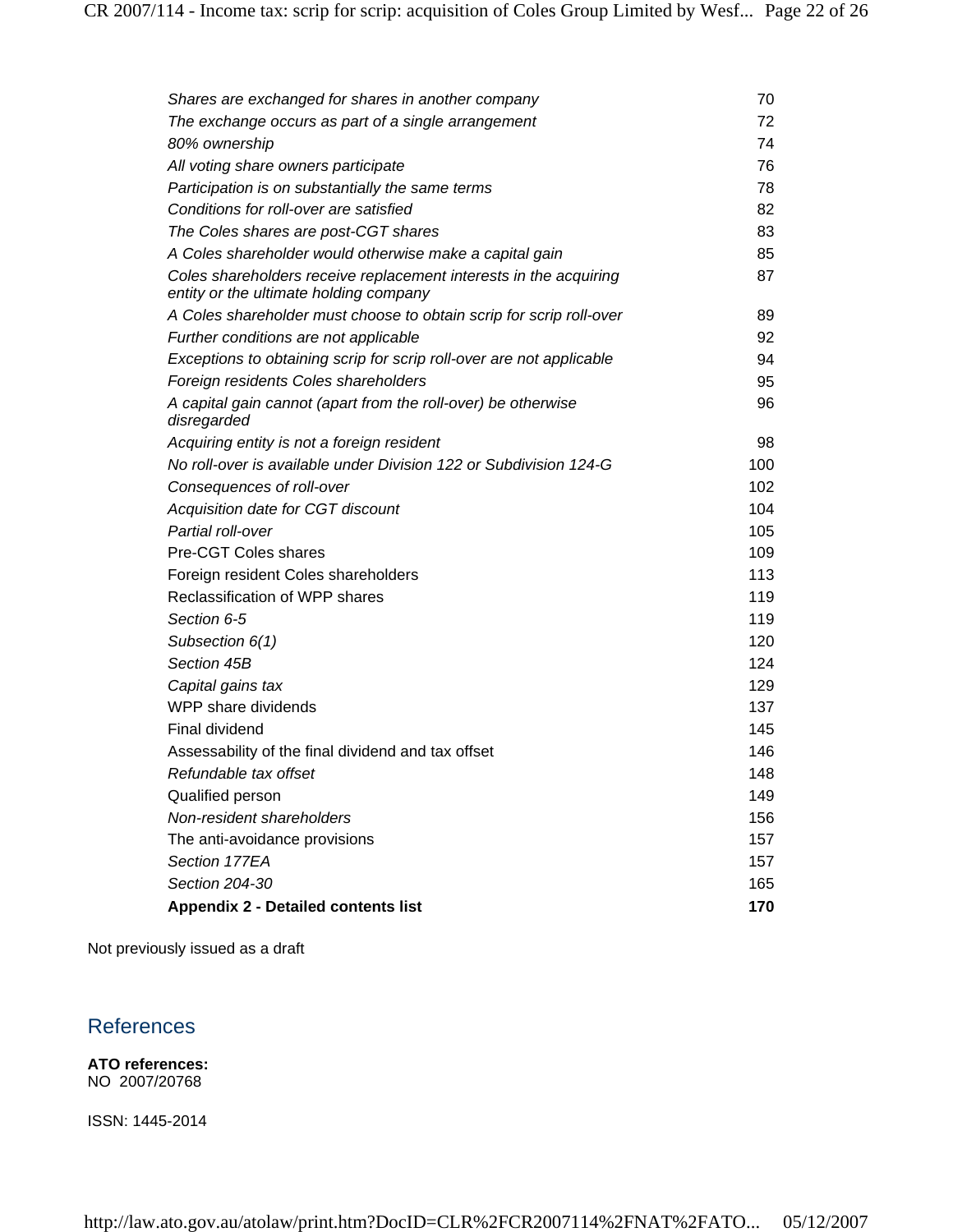#### **Related Rulings/Determinations:**

TD 2002/4 TR 94/30

#### **Subject References:**

arrangement capital proceeds CGT event company cost base dividend income dividend streaming arrangements dividends frankable dividends franking credits imputation system interests market value ordinary share original interest partially protected share replacement interest resident roll-over scheme scrip for scrip roll-over share shareholder

#### **Legislative References:**

ITAA 1936 6(1) ITAA 1936 44 ITAA 1936 44(1) ITAA 1936 45B ITAA 1936 45B(2)(c) ITAA 1936 45B(3) ITAA 1936 45B(5)(a) ITAA 1936 45B(8) ITAA 1936 45C ITAA 1936 128B ITAA 1936 128B(3)(ga) ITAA 1936 Pt IIIAA Div 1A ITAA 1936 160APHM ITAA 1936 160APHM(2) ITAA 1936 160APHN ITAA 1936 160APHO ITAA 1936 160APHO(1)(a) ITAA 1936 177EA ITAA 1936 177EA(3) ITAA 1936 177EA(3)(a) ITAA 1936 177EA(3)(b) ITAA 1936 177EA(3)(c) ITAA 1936 177EA(3)(d) ITAA 1936 177EA(5) ITAA 1936 177EA(5)(b) ITAA 1936 177EA(17) ITAA 1997 ITAA 1997 6-5 ITAA 1997 6-5(1) ITAA 1997 Div 67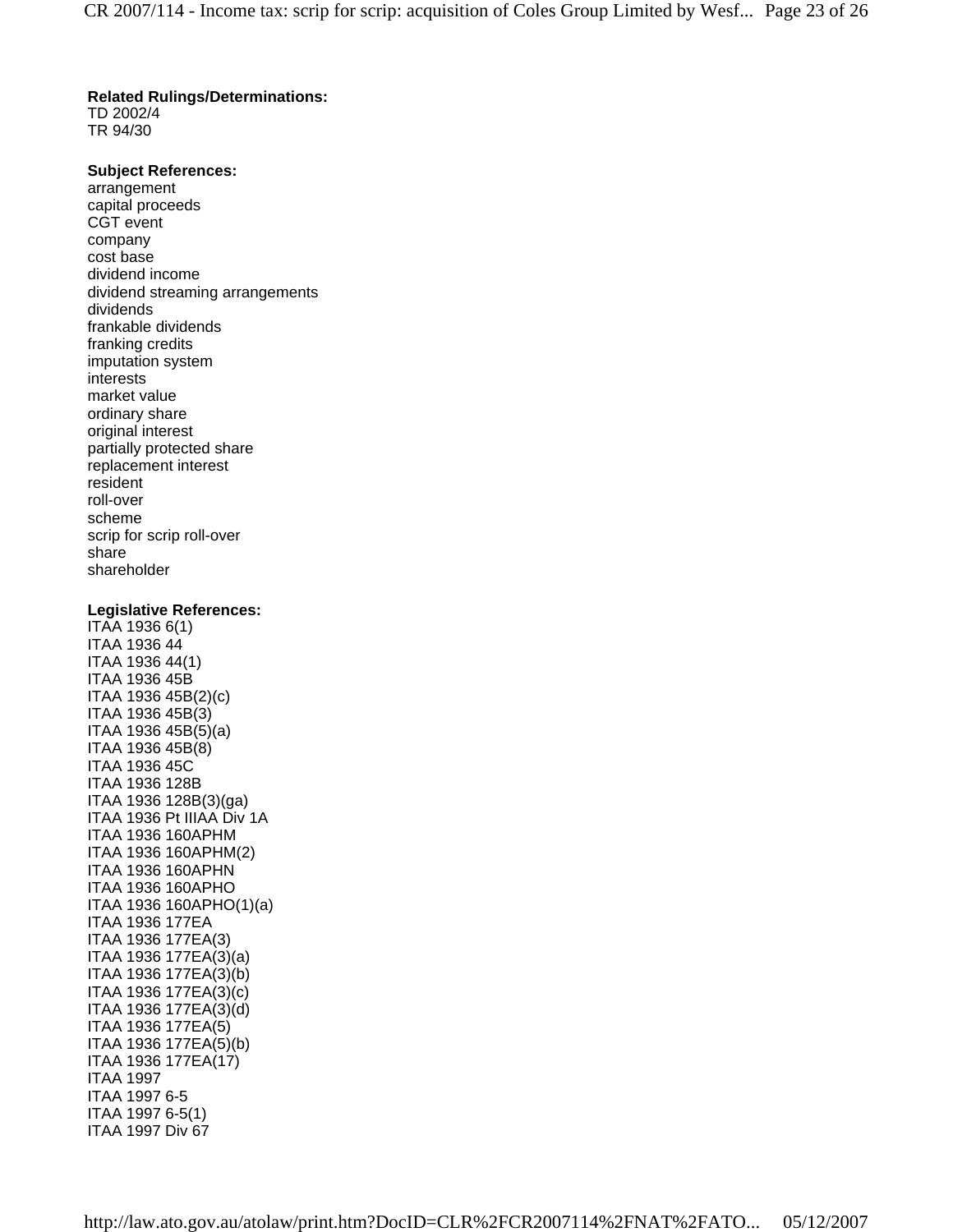ITAA 1997 67-25(1A) ITAA 1997 67-25(1B) ITAA 1997 67-25(1C) ITAA 1997 67-25(1D) ITAA 1997 104-10 ITAA 1997 104-10(1) ITAA 1997 104-10(2) ITAA 1997 104-10(3) ITAA 1997 104-10(3)(b) ITAA 1997 104-10(4) ITAA 1997 104-10(5)(a) ITAA 1997 104-25 ITAA 1997 109-10 ITAA 1997 110-25 ITAA 1997 110-25(2) ITAA 1997 110-25(2)(b) ITAA 1997 110-55 ITAA 1997 110-55(2) ITAA 1997 Subdiv 115-A ITAA 1997 115-25 ITAA 1997 115-30(1) ITAA 1997 116-20 ITAA 1997 116-20(1) ITAA 1997 Div 122 ITAA 1997 Subdiv 124-G ITAA 1997 Subdiv 124-M ITAA 1997 124-780 ITAA 1997 124-780(1)(a) ITAA 1997 124-780(1)(b) ITAA 1997 124-780(1)(c) ITAA 1997 124-780(2) ITAA 1997 124-780(2)(a) ITAA 1997 124-780(2)(b) ITAA 1997 124-780(2)(c) ITAA 1997 124-780(3) ITAA 1997 124-780(3)(a) ITAA 1997 124-780(3)(b) ITAA 1997 124-780(3)(c) ITAA 1997 124-780(3)(d) ITAA 1997 124-780(4) ITAA 1997 124-780(4)(a) ITAA 1997 124-780(4)(b) ITAA 1997 124-780(5) ITAA 1997 124-782 ITAA 1997 124-785 ITAA 1997 124-785(1) ITAA 1997 124-785(2) ITAA 1997 124-785(3) ITAA 1997 124-785(4) ITAA 1997 124-790 ITAA 1997 124-790(1) ITAA 1997 124-790(2) ITAA 1997 124-795 ITAA 1997 124-795(1) ITAA 1997 124-795(2)(a) ITAA 1997 124-795(2)(b) ITAA 1997 124-795(3) ITAA 1997 124-800 ITAA 1997 124-800(1) ITAA 1997 Subdiv 130-A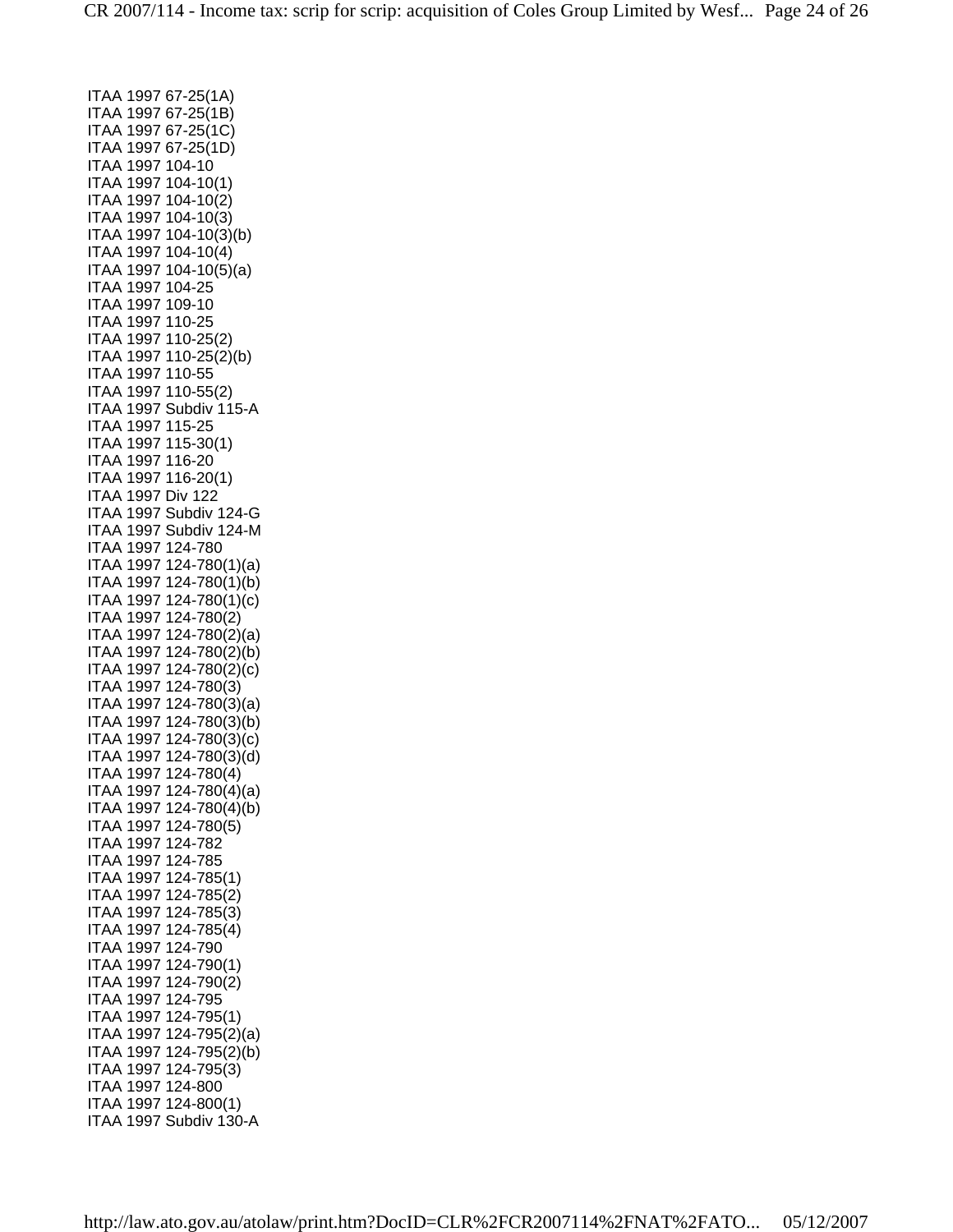ITAA 1997 130-20 ITAA 1997 130-20(3) ITAA 1997 202-5 ITAA 1997 202-40 ITAA 1997 204-30 ITAA 1997 204-30(1)(a) ITAA 1997 204-30(1)(b) ITAA 1997 204-30(1)(c) ITAA 1997 204-30(3) ITAA 1997 204-30(3)(a) ITAA 1997 204-30(3)(c) ITAA 1997 204-30(6)(a) ITAA 1997 204-30(6)(e) ITAA 1997 204-30(8) ITAA 1997 207-20 ITAA 1997 207-20(1) ITAA 1997 207-20(2) ITAA 1997 207-145(1)(a) ITAA 1997 Subdiv 855-A ITAA 1997 855-10(1) ITAA 1997 855-15 ITAA 1997 855-25(1) ITAA 1997 855-30 ITAA 1997 960-195 ITAA 1997 Div 974 ITAA 1997 974-5(4) ITAA 1997 974-20(1) ITAA 1997 974-30(1)(a) ITAA 1997 974-75(1) ITAA 1997 995-1(1) TAA 1953 TAA 1953 Sch 1 357-75(1) Copyright Act 1968 Corporations Act 2001 254A(1)(a) Corporations Act 2001 619(2) Corporations Act 2001 619(3)

#### **Case References:**

*Commissioner of Taxation v. McNeil* (2007) 60 ACSR 532 (2007) 81 ALJR 638 (2007) 233 ALR 1 [2007] HCA 5 2007 ATC 4223 (2007) 64 ATR 431

*Ord Forrest Pty Ltd v. Commissioner of Taxation* [1974] AEGR 66,283 (1973) 48 ALJR 48 (1973) 130 CLR 124 2 ALR 403 (1973) 74 ATC 4034 (1973) 4 ATR 230

*(As at 5 December 2007)*

### © Commonwealth of Australia